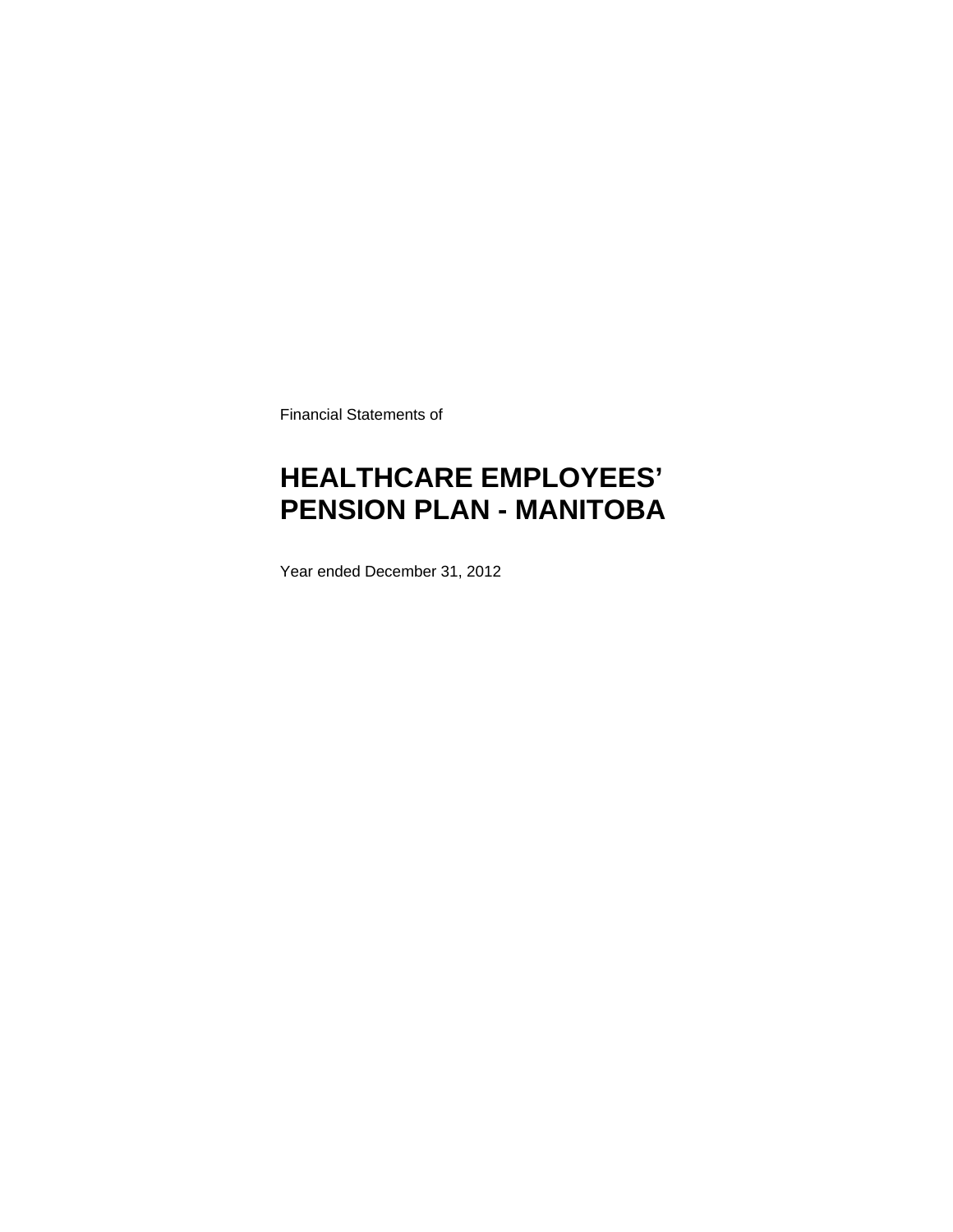

**KPMG LLP**<br> **Chartered Accountants**<br> **Chartered Accountants**<br>
Tax (204) 957-0808 **Chartered Accountants**<br>
Suite 2000 – One Lombard Place<br>
Interr Winnipeg MB R3B 0X3 Canada

Internet www.kpmg.ca

## **INDEPENDENT AUDITORS' REPORT**

To the Board of Trustees of the Healthcare Employees' Pension Plan - Manitoba

We have audited the accompanying financial statements of Healthcare Employees' Pension Plan -Manitoba, which comprise the statement of financial position as at December 31, 2012, the statements of changes in net assets available for benefits and changes in pension obligations for the year then ended, and notes, comprising a summary of significant accounting policies and other explanatory information.

### *Management's Responsibility for the Financial Statements*

Management is responsible for the preparation and fair presentation of these financial statements in accordance with Canadian accounting standards for pension plans, and for such internal control as management determines is necessary to enable the preparation of financial statements that are free from material misstatement, whether due to fraud or error.

### *Auditors' Responsibility*

Our responsibility is to express an opinion on these financial statements based on our audit. We conducted our audit in accordance with Canadian generally accepted auditing standards. Those standards require that we comply with ethical requirements and plan and perform the audit to obtain reasonable assurance about whether the financial statements are free from material misstatement.

An audit involves performing procedures to obtain audit evidence about the amounts and disclosures in the financial statements. The procedures selected depend on our judgment, including the assessment of the risks of material misstatement of the financial statements, whether due to fraud or error. In making those risk assessments, we consider internal control relevant to the entity's preparation and fair presentation of the financial statements in order to design audit procedures that are appropriate in the circumstances, but not for the purpose of expressing an opinion on the effectiveness of the entity's internal control. An audit also includes evaluating the appropriateness of accounting policies used and the reasonableness of accounting estimates made by management, as well as evaluating the overall presentation of the financial statements.

We believe that the audit evidence we have obtained is sufficient and appropriate to provide a basis for our audit opinion.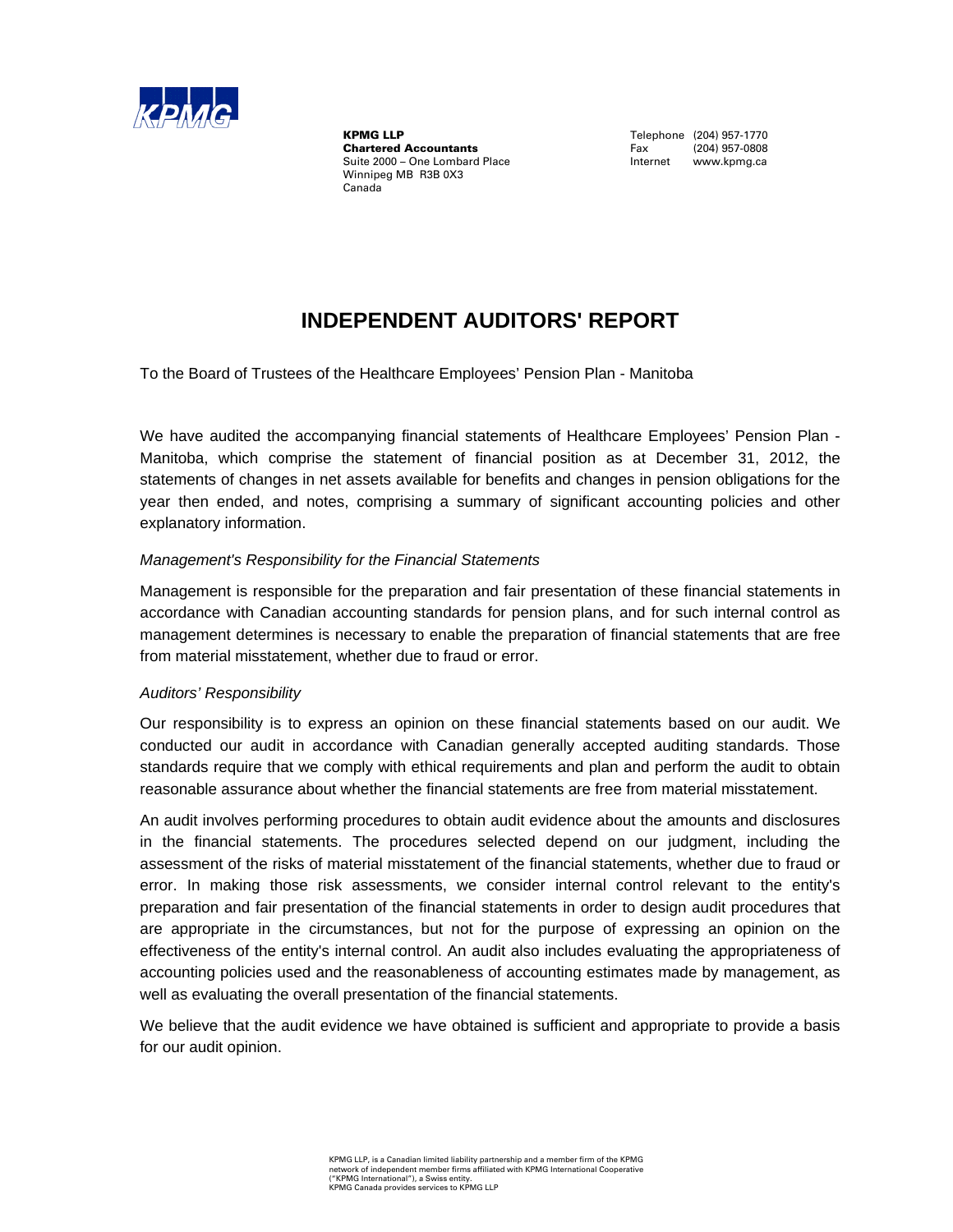

## *Opinion*

In our opinion, the financial statements present fairly, in all material respects, the financial position of Healthcare Employees' Pension Plan - Manitoba as at December 31, 2012, and changes in its net assets available for benefits and the changes in its pension obligations for the year then ended in accordance with Canadian accounting standards for pension plans.

 $kPMS$   $\mu P$ 

Chartered Accountants

June 20, 2013 Winnipeg, Canada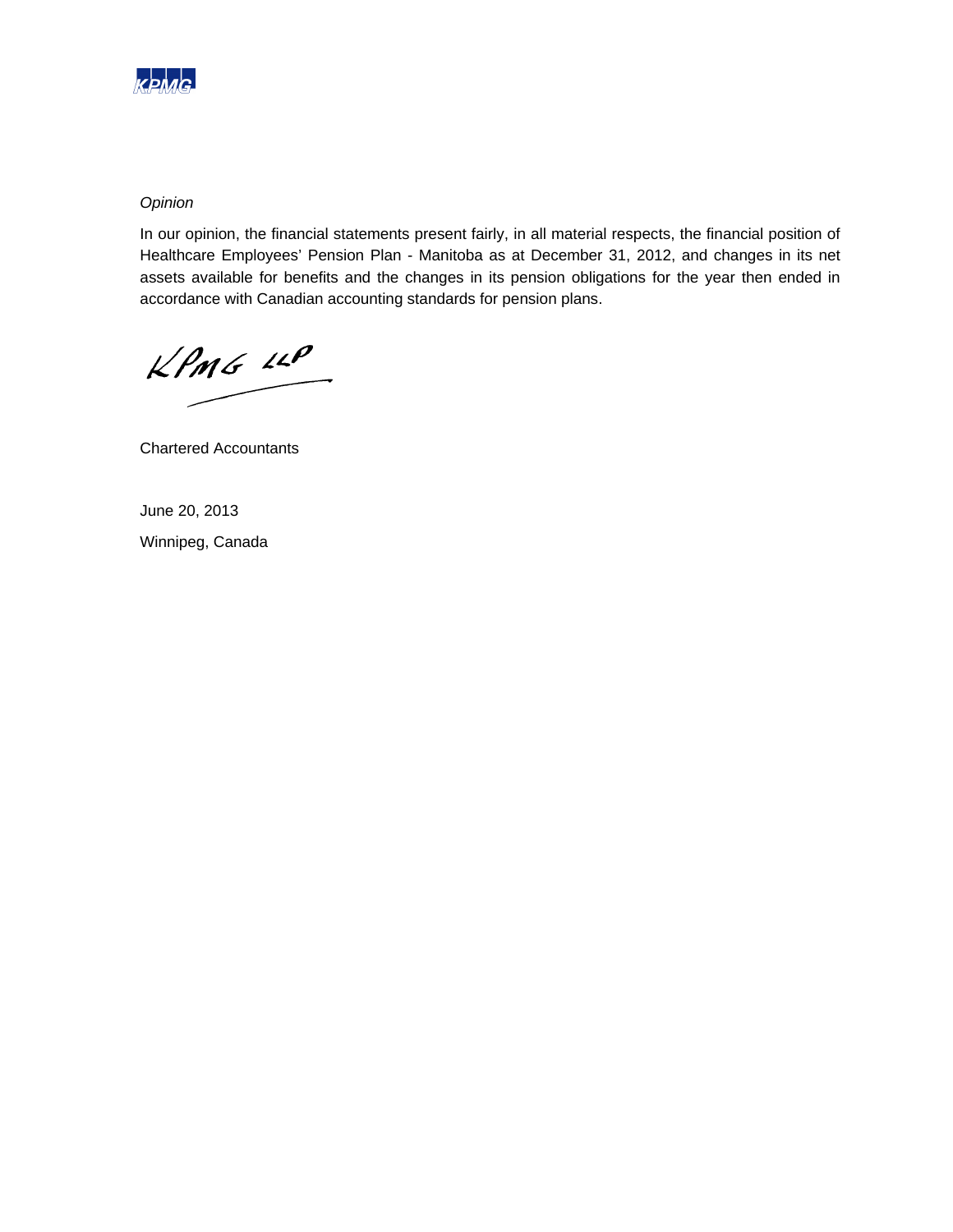Statement of Financial Position

December 31, 2012, with comparative figure for 2011

|                                                                                                                          |   | 2012                                          |    | 2011                                        |
|--------------------------------------------------------------------------------------------------------------------------|---|-----------------------------------------------|----|---------------------------------------------|
| Assets                                                                                                                   |   |                                               |    |                                             |
| Cash                                                                                                                     | S | 66,756,528                                    | S  | 42,106,107                                  |
| Contributions receivable:<br>Employer<br>Employee                                                                        |   | 11,033,154<br>11,776,634                      |    | 10,396,821<br>9,838,262                     |
| Other receivables                                                                                                        |   | 1,071,190                                     |    | 1,267,517                                   |
| Investment income receivable                                                                                             |   | 13,235,489                                    |    | 13, 132, 389                                |
| Investments (note 4)                                                                                                     |   | 4,466,070,733                                 |    | 3,971,310,412                               |
| Capital assets (note 5)                                                                                                  |   | 2,147,431                                     |    | 2,384,705                                   |
| <b>Total assets</b>                                                                                                      |   | \$4,572,091,159                               |    | \$4,050,436,213                             |
| Liabilities                                                                                                              |   |                                               |    |                                             |
| Accounts payable and accrued liabilities<br>Government remittances payable<br>Due to brokers<br><b>Total liabilities</b> | S | 5,308,608<br>11,243<br>2,951,935<br>8,271,786 | S  | 3,819,692<br>54,498<br>334,086<br>4,208,276 |
| Net assets available for benefits                                                                                        |   | 4,563,819,373                                 |    | 4,046,227,937                               |
| Actuarial value of pension obligations (note 14)                                                                         |   | 4,871,146,000                                 |    | 4,593,597,000                               |
| Commitment (note 15)                                                                                                     |   |                                               |    |                                             |
| Deficiency of net assets available for<br>benefits over pension obligations                                              | S | (307, 326, 627)                               | \$ | (547, 369, 063)                             |

See accompanying notes to financial statements.

Approved by the Trustees Chair Vice-Chair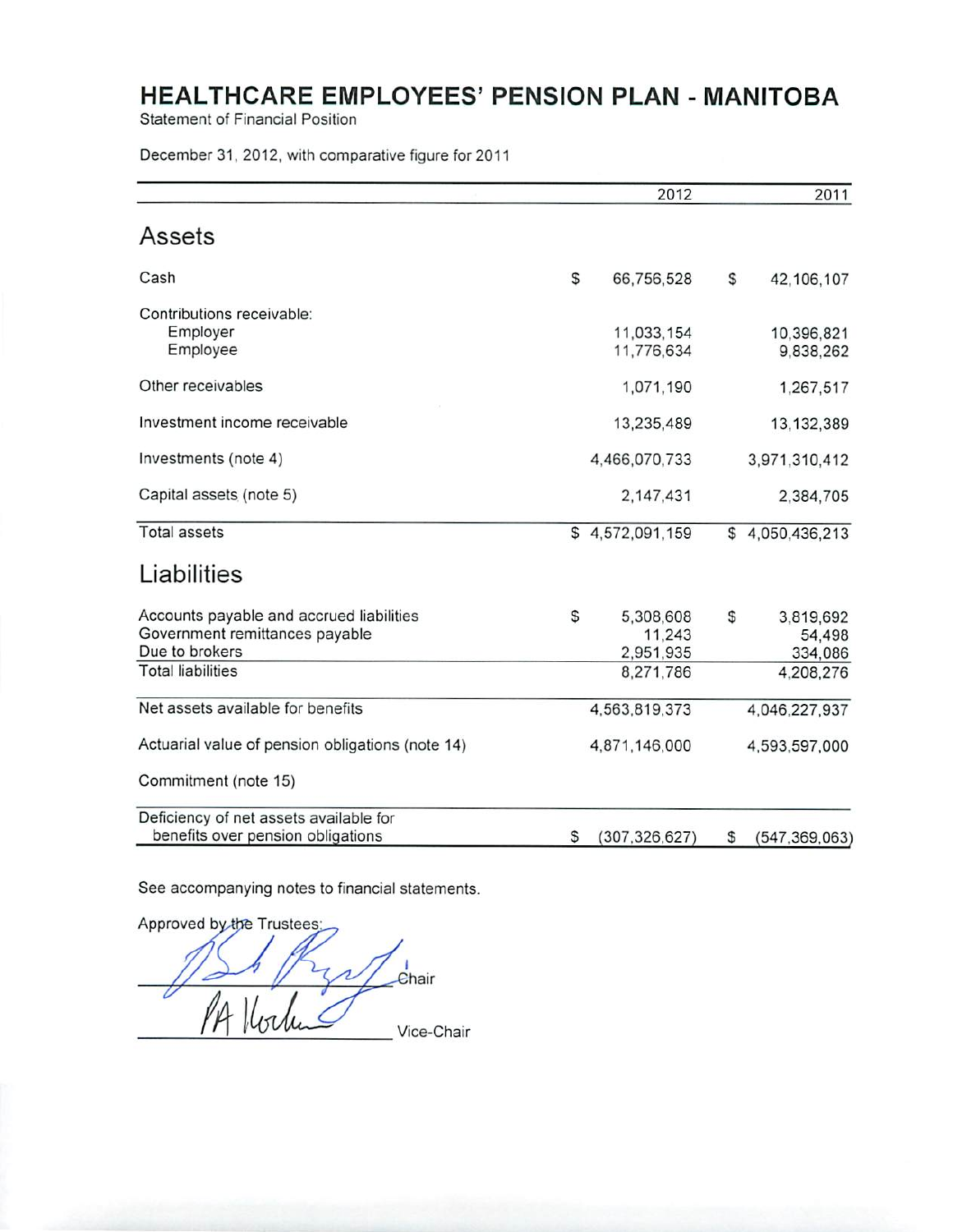Statement of Changes in Net Assets Available for Benefits

Year ended December 31, 2012, with comparative figure for 2011

|                                                      | 2012                 | 2011            |
|------------------------------------------------------|----------------------|-----------------|
| Increase in net assets:                              |                      |                 |
| Pension fund contributions:                          |                      |                 |
| Employer:                                            |                      |                 |
| Current year required                                | \$<br>143,947,080 \$ | 137,573,579     |
| Past years' required                                 | 224,418              | 661,522         |
| <b>Buybacks</b>                                      | 40,422               | 69,794          |
| Employee:                                            |                      |                 |
| Current year required                                | 136,620,055          | 120,863,005     |
| Past years' required                                 | 592.235              | 465,181         |
| <b>Buybacks</b>                                      | 937,726              | 155,257         |
| Reciprocal transfers                                 | 2,335,335            | 2,891,180       |
| Investment income (note 6)                           | 131,103,626          | 132,442,075     |
| Current period change in fair value of investments   | 322,726,226          |                 |
| Total increase in net assets                         | 738,527,123          | 395,121,593     |
| Decrease in net assets:                              |                      |                 |
| Current period change in fair value of investments   |                      | 163,368,094     |
| Pension payments (note 7)                            | 199,994,558          | 182,416,545     |
| Administrative expenses (note 8)                     | 20,941,129           | 19,200,413      |
| Total decrease in net assets                         | 220,935,687          | 364,985,052     |
| Increase in net assets available for benefits        | 517,591,436          | 30,136,541      |
| Net assets available for benefits, beginning of year | 4,046,227,937        | 4,016,091,396   |
| Net assets available for benefits, end of year       | \$4,563,819,373      | \$4,046,227,937 |

See accompanying notes to financial statements.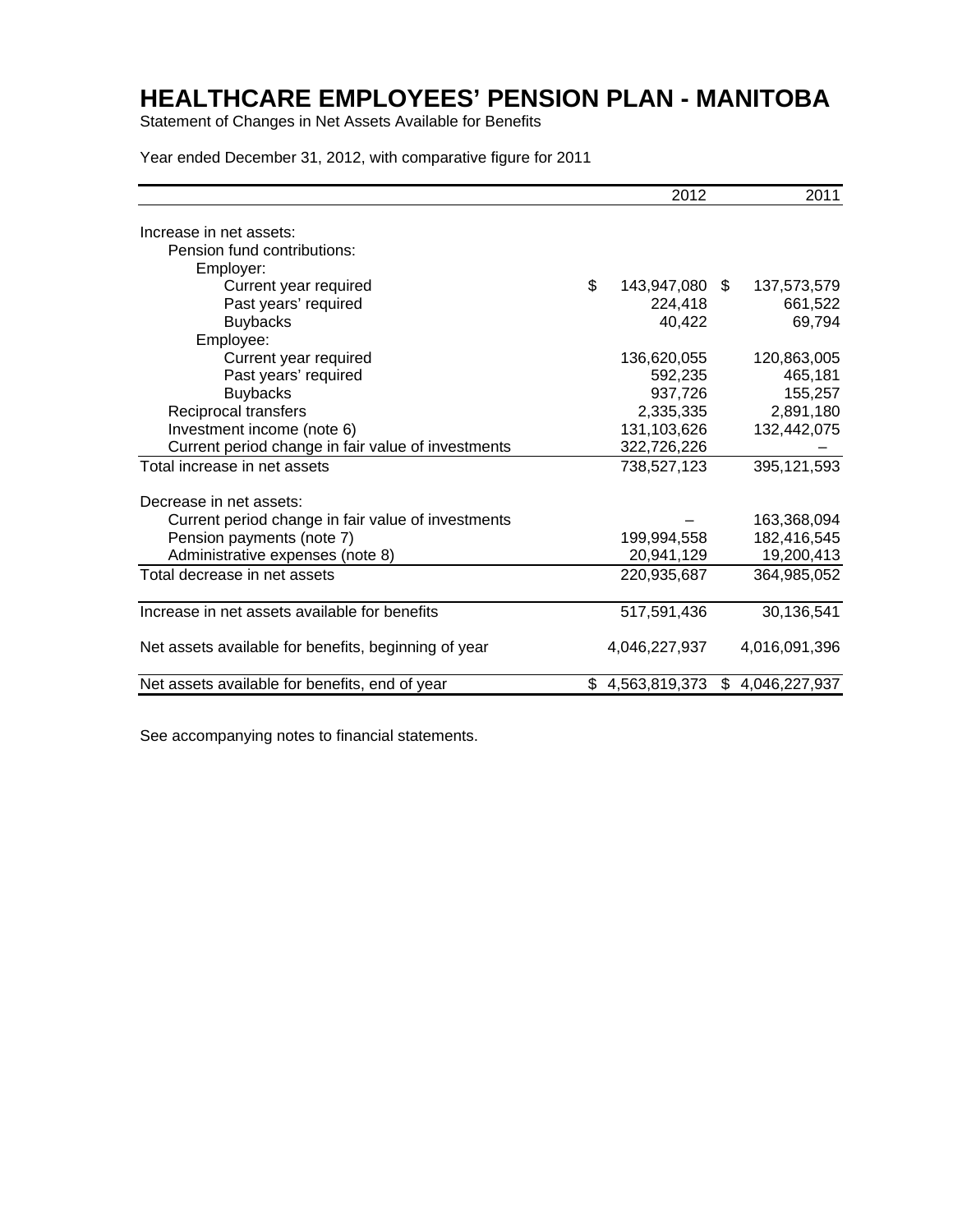Statement of Changes in Pension Obligations

Year ended December 31, 2012, with comparative figure for 2011

|                                                                 |   | 2012            | 2011            |
|-----------------------------------------------------------------|---|-----------------|-----------------|
| Actuarial value of pension obligations,                         |   |                 |                 |
| beginning of year                                               | S | 4,593,597,000   | \$4,382,057,000 |
| Benefits accrued                                                |   | 252,964,000     | 217,844,000     |
| Benefits paid                                                   |   | (199, 995, 000) | (178, 854, 000) |
| Interest accrued on benefits                                    |   | 299,409,000     | 285,089,000     |
| Increase (decrease) in benefits accrued due to data corrections |   | (1,876,000)     | 2,300,000       |
| Effect of actuarial changes                                     |   | (37,305,000)    | (63, 441, 000)  |
| Effect of experience gains and losses                           |   | (35, 648, 000)  | (51, 398, 000)  |
|                                                                 |   |                 |                 |
| Actuarial value of pension obligations, end of year             | S | 4,871,146,000   | \$4,593,597,000 |

See accompanying notes to financial statements.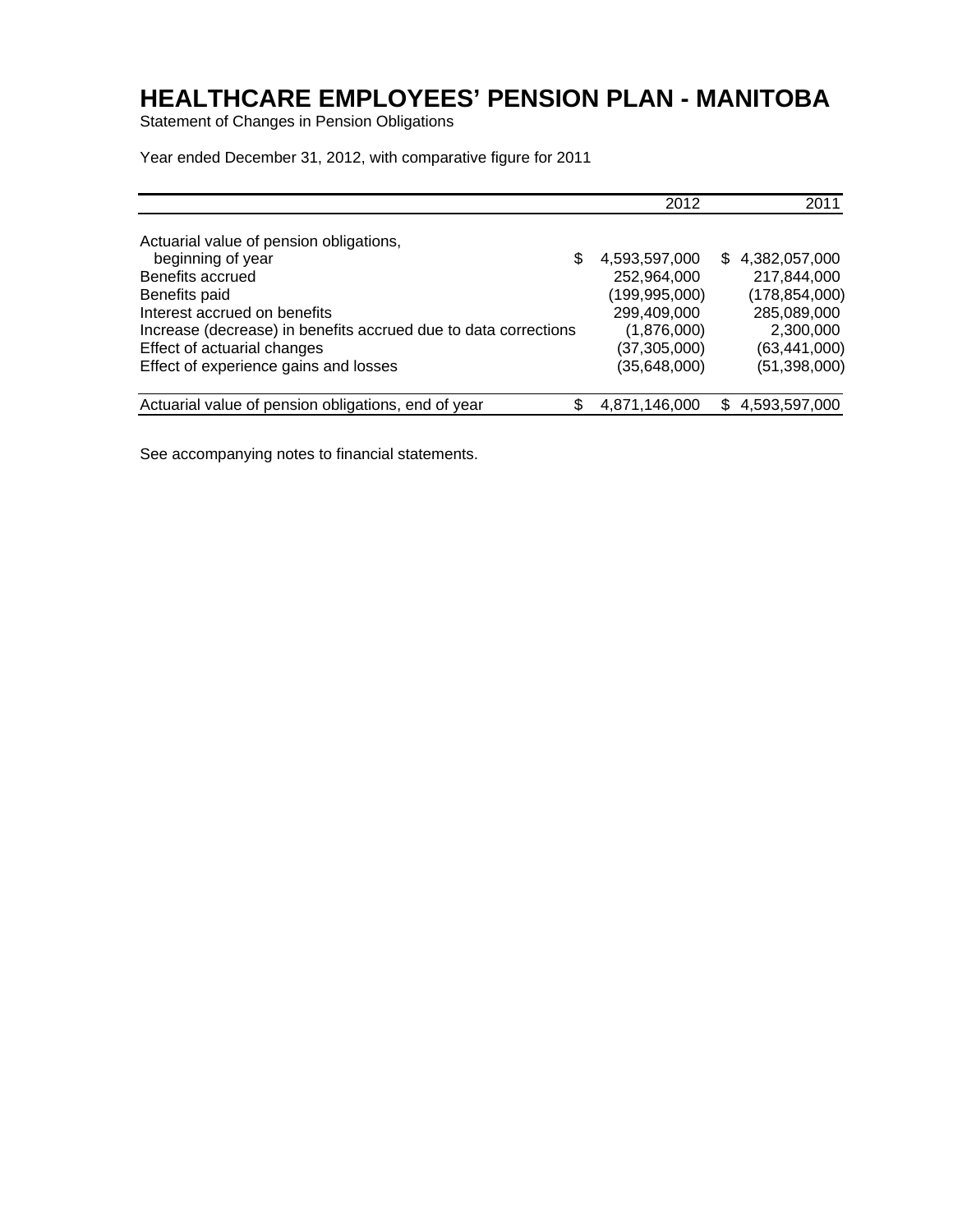Notes to Financial Statements

Year ended December 31, 2012

### **1. General:**

Healthcare Employees' Pension Plan - Manitoba (the Plan) is governed by a Board of Trustees appointed by signatory employers and unions. The Plan has received approval from Canada Revenue Agency (CRA) for registration as a Specified Multi-Employer Plan and the Manitoba Pension Commission has registered the Plan as a Multi-unit Pension Plan.

### **2. Description of the plan:**

The following description of the Plan is a summary only. For more complete information reference should be made to the Plan Text.

(a) General:

The Plan is a multi-employer defined benefit pension plan for all employees of participating healthcare facilities in the Province of Manitoba.

### (b) Funding policy:

Employers and employees are required to contribute to the Plan a certain percentage of the members' earnings up to the legislated Year's Maximum Pensionable Earnings (YMPE) plus a certain percentage of the members' earnings in excess of the YMPE, as established by the settlors of the Plan.

Commencing January 1, 2011, the following contribution rate percentages have been approved for 2011, 2012 and 2013:

|                 |                   | Employer | Employee |
|-----------------|-------------------|----------|----------|
| January 1, 2011 | <b>Below YMPE</b> | 7.8%     | 6.8%     |
|                 | Above YMPE        | 9.4%     | 8.4%     |
| April 1, 2012   | <b>Below YMPE</b> | 7.8%     | 7.6%     |
|                 | Above YMPE        | 9.4%     | 9.2%     |
| April 1, 2013   | <b>Below YMPE</b> | 7.9%     | 7.9%     |
|                 | Above YMPE        | 9.5%     | 9.5%     |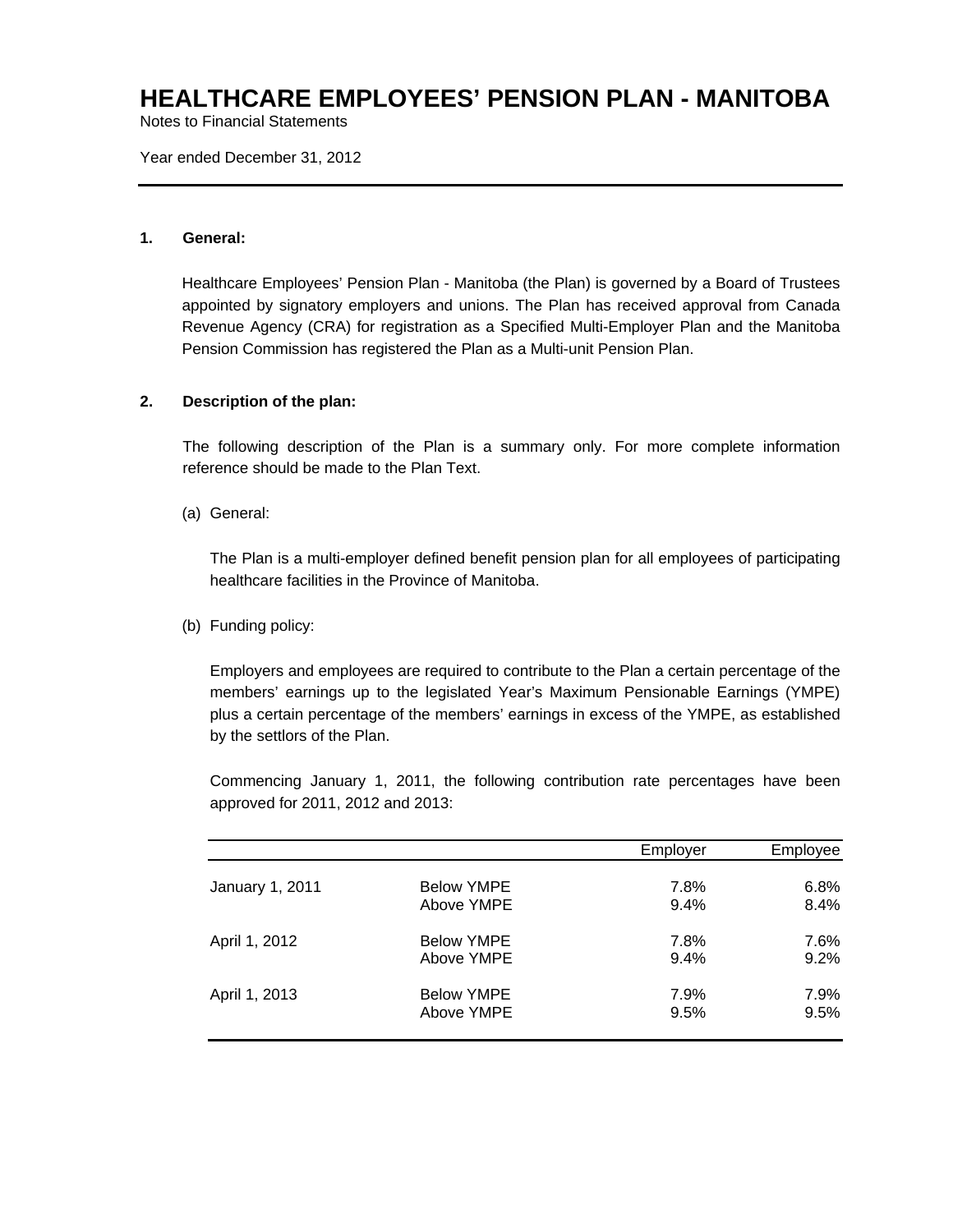Notes to Financial Statements (continued)

Year ended December 31, 2012

### **2. Description of the plan (continued):**

(c) Normal retirement pension benefits:

Normal retirement pension benefits commence the first month coincident with or immediately following the attainment of age 65. The annual earned pension payable to a member on normal or postponed retirement is based on years of service and contributory earnings.

(d) Early retirement pension benefits:

A member may elect to retire early provided that:

- the member has completed at least two years of service and attained age 55; or
- the total of the member's age plus years of service total at least 80.

If at the member's early retirement date:

- the member has attained age 60 and two years of service; or
- the member's age plus years of service total at least 80,

then the member shall receive normal pension benefits.

If at the member's early retirement date the member's age is between 55 and 60 and the member has not achieved the total of 80 based on age and years of service, pension benefits will be reduced in accordance with the Plan Text.

(e) Postponed retirement benefits:

Retirement benefits cannot be postponed beyond the end of the year in which a member turns 71 years of age.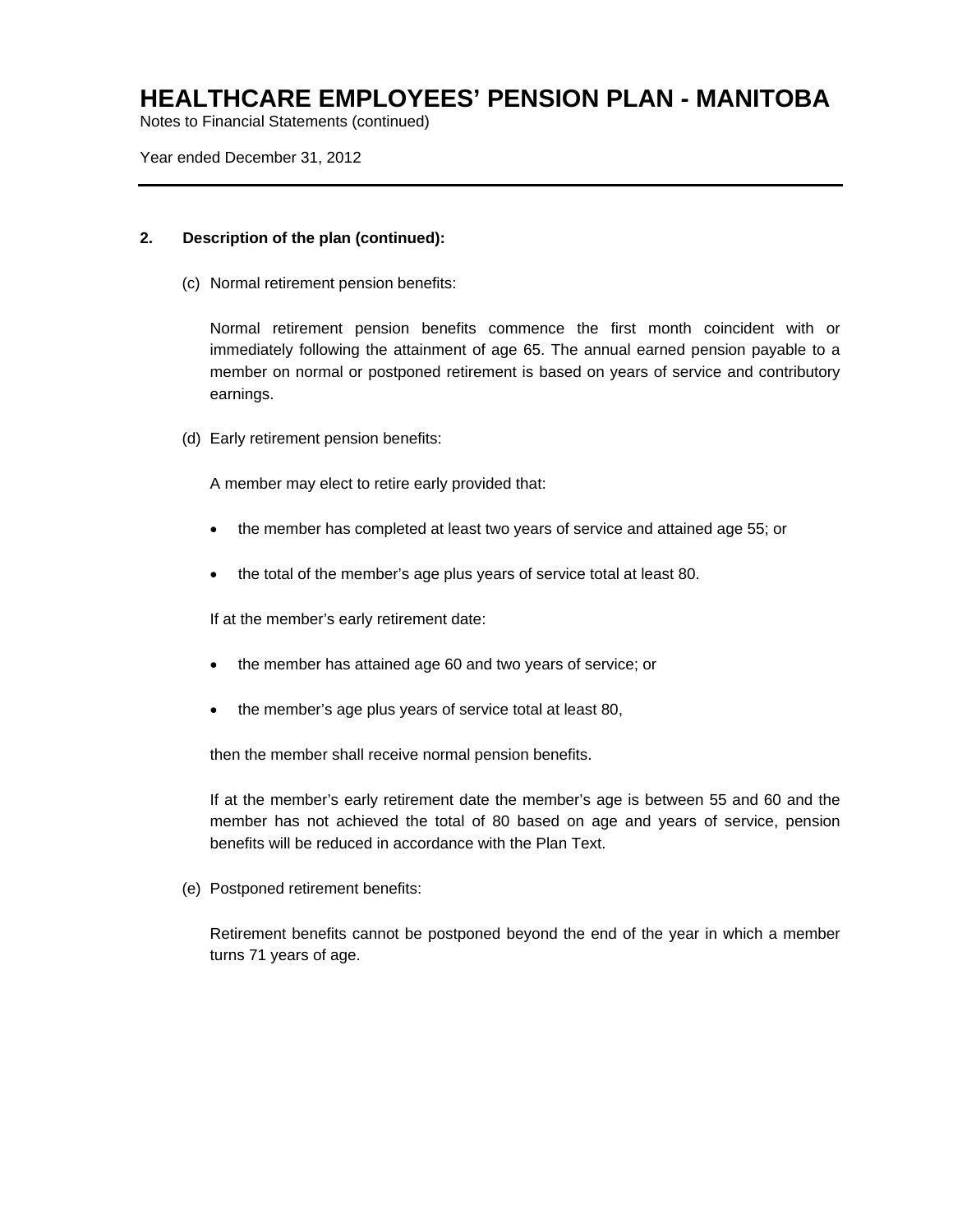Notes to Financial Statements (continued)

Year ended December 31, 2012

### **2. Description of the plan (continued):**

(f) Death benefits:

All members are eligible for death benefits. Before retirement or disability payment commencement, members are eligible to receive the commuted value of their vested accrued pension for service prior to January 1, 1985 and service after December 31, 1984. After retirement or disability payable commencement, the benefit is based on the payment form elected by the member.

(g) Benefits on termination:

In the event of termination, the terminating member will receive either (i) a monthly pension benefit deferred to retirement; or (ii) the commuted value of their monthly pension benefit.

(h) Income taxes:

The Plan is a Pension Trust as defined in the *Income Tax Act* and is not subject to income taxes.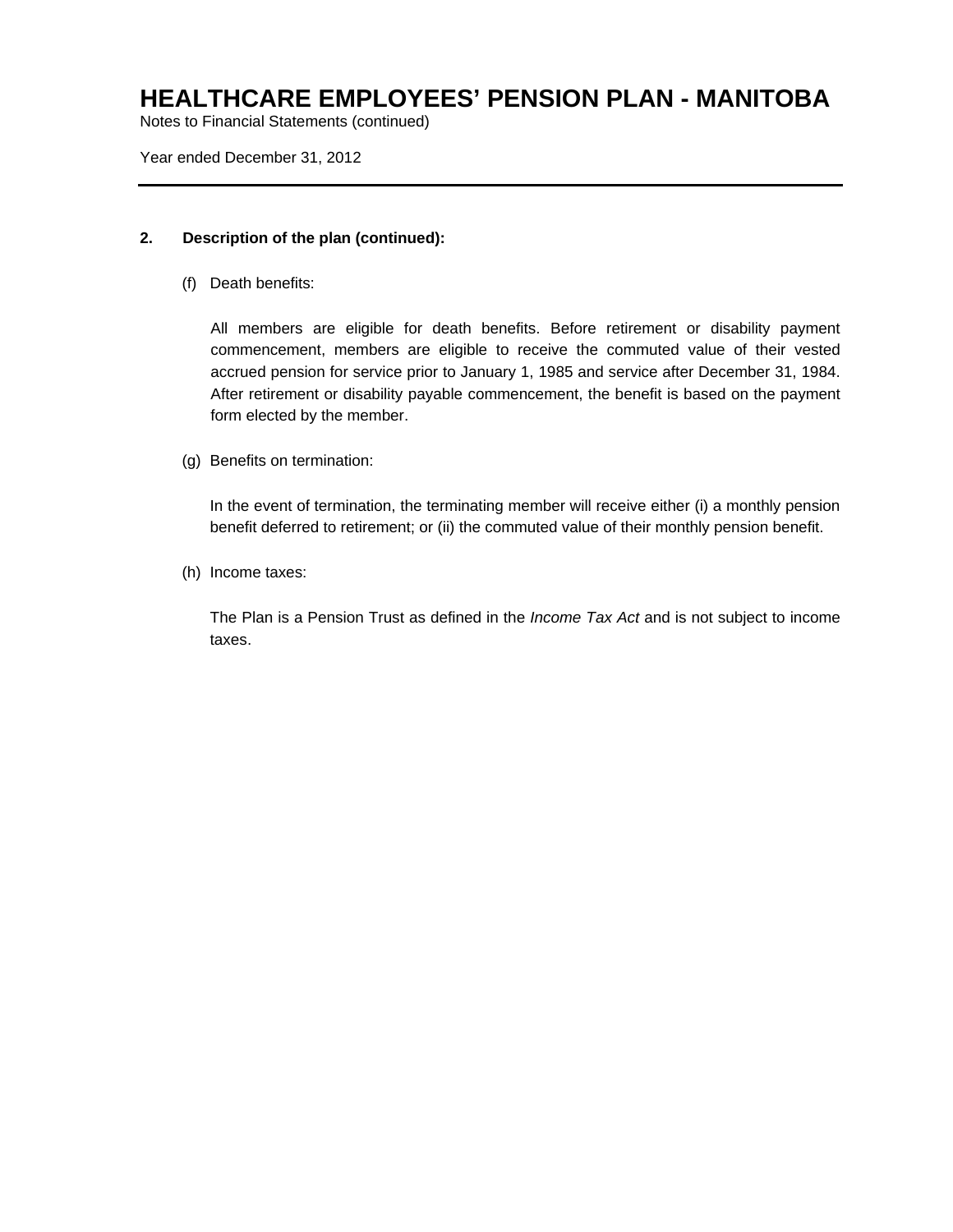Notes to Financial Statements (continued)

Year ended December 31, 2012

### **3. Significant accounting policies:**

(a) Basis of presentation:

The Plan follows Canadian accounting standards for pension plans for accounting policies related to its investment portfolio and pension obligations. In selecting or changing accounting policies that do not relate to its investment portfolio or pension obligations, the Plan complies on a consistent basis with Canadian accounting standards for private enterprises (ASPE).

These financial statements are prepared on a going concern basis and present the aggregate financial position of the Plan as a separate financial reporting entity, independent of the participating employers and members. Only the net assets of the Plan and obligations to the members eligible to participate in the Plan have been included in these financial statements. These financial statements do not portray the funding requirements of the Plan or the benefit security of the individual plan members.

(b) Financial instruments:

Financial instruments are recorded at fair value on initial recognition. Freestanding derivative instruments that are not in a qualifying hedging relationship and investments are subsequently measured at fair value. All other financial instruments are subsequently measured at cost or amortized cost, unless management has elected to carry the instruments at fair value. The Plan has elected not to carry any such financial instruments at fair value.

Transaction costs incurred on the acquisition of financial instruments measured subsequently at fair value are expensed as incurred. All other financial instruments are adjusted by transaction costs incurred on acquisition and financing costs. These costs are amortized using the straight-line method.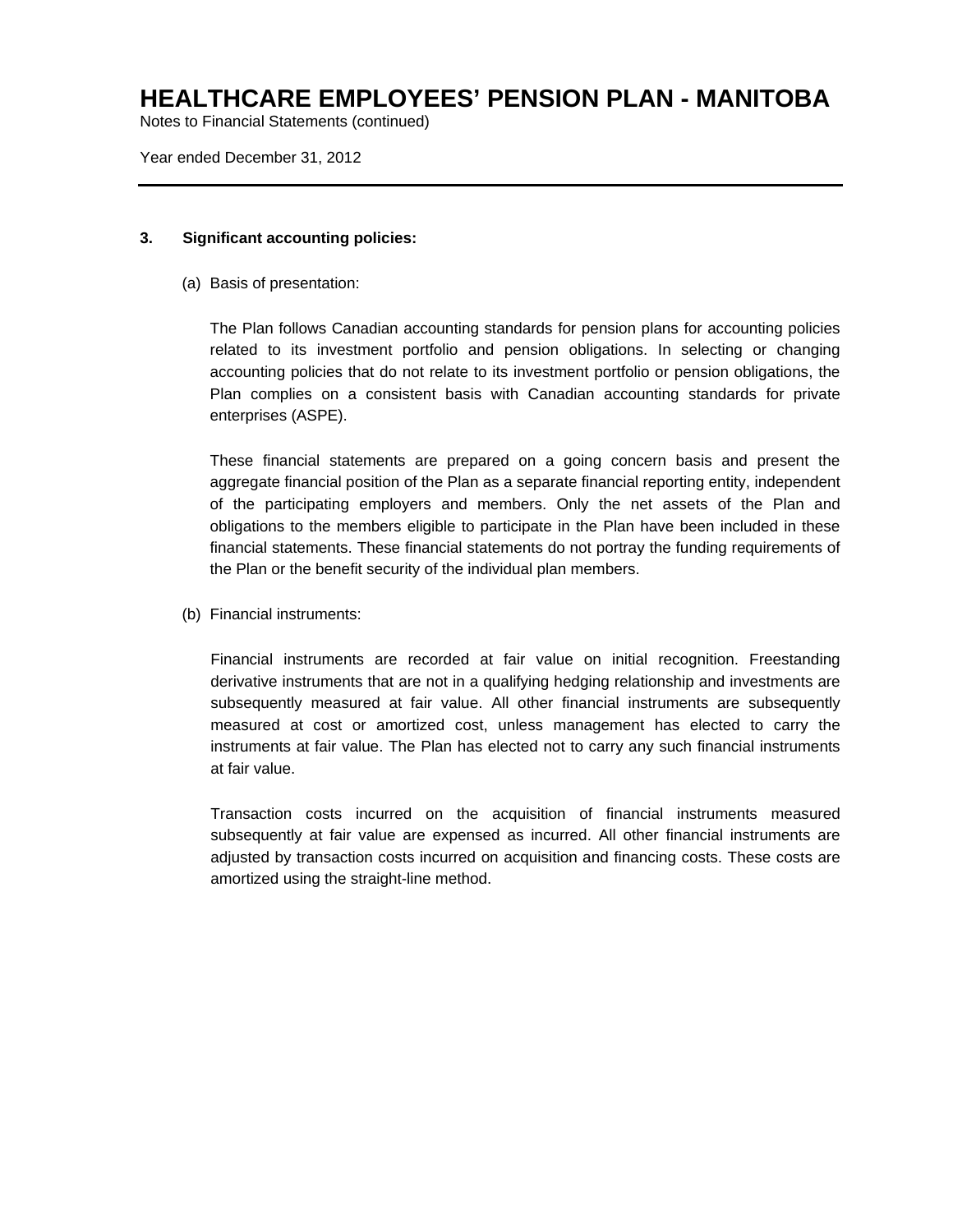Notes to Financial Statements (continued)

Year ended December 31, 2012

### **3. Significant accounting policies (continued):**

(c) Fair value measurement:

Fair value is the amount for which an asset could be exchanged, or a liability settled, between knowledgeable, willing parties in an arm's length transaction on the measurement date.

The Plan uses closing market price for fair value measurement. When available, the Plan measures the fair value of an instrument using quoted prices in an active market for that instrument. A market is regarded as active if quoted prices are readily and regularly available and represent actual and regularly occurring market transactions on an arm's length basis.

If a market for a financial instrument is not active, then the Plan establishes fair value using a valuation technique. Valuation techniques include using recent arm's length transactions between knowledgeable, willing parties (if available), reference to the current fair value of other instruments that are substantially the same, discounted cash flow analyses and option pricing models.

All changes in fair value, other than interest and dividend income, are recognized in the statement of changes in net assets available for benefits as part of the current period change in fair value of investments.

Fair values of investments are determined as follows:

(i) Short-term investments:

Short-term investments are valued at cost plus accrued interest, which approximates fair value, with maturities up to one year.

(ii) Bonds:

Bonds are valued using published market quotations or by a yield-to-maturity calculation where published rates are not available.

Bond pooled fund units are recorded at fair values established by the respective fund trustee.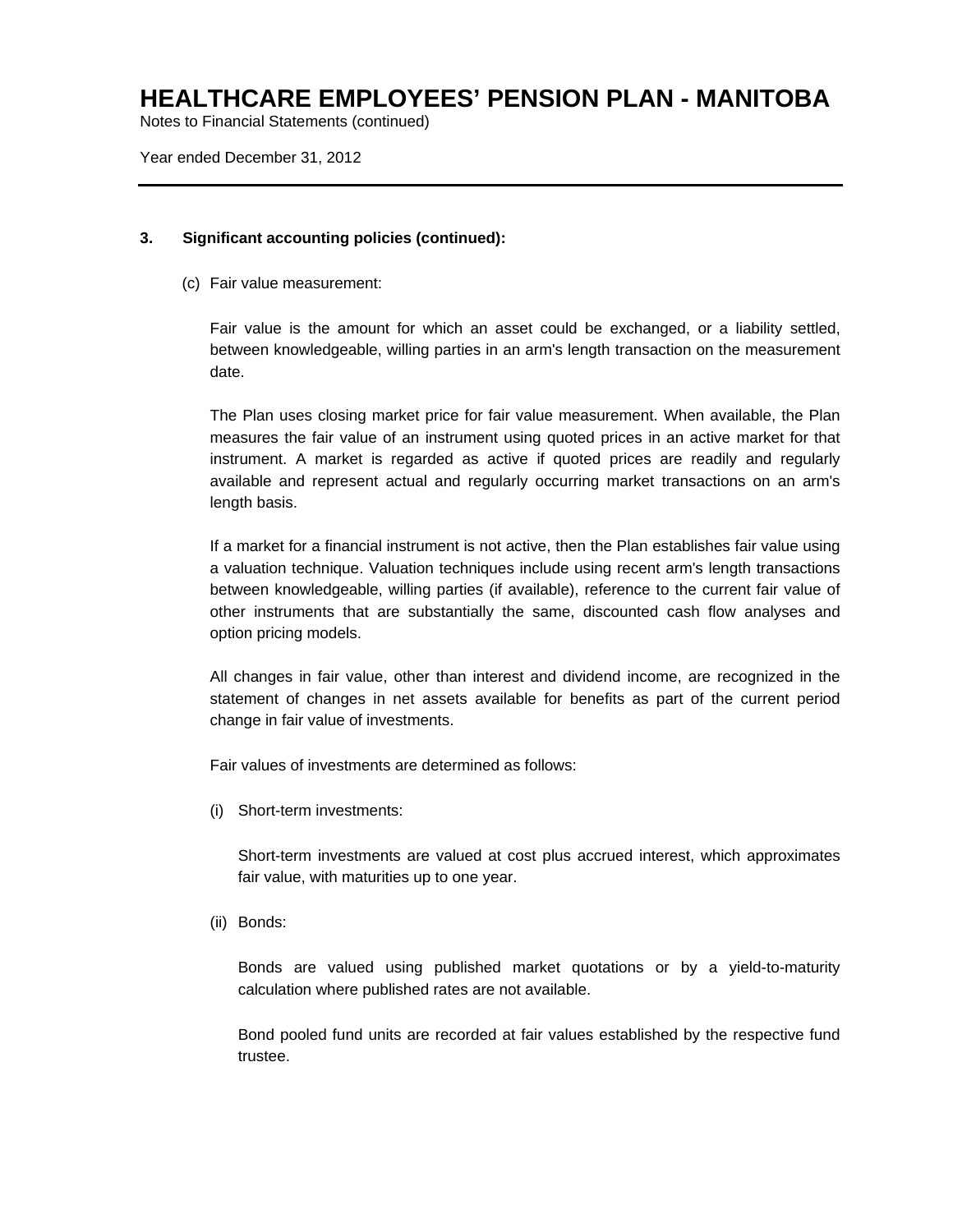Notes to Financial Statements (continued)

Year ended December 31, 2012

## **3. Significant accounting policies (continued):**

(iii) Mortgages:

Mortgage investments held in mortgage pooled funds are recorded at fair values established by the respective fund trustee.

(iv) Equities:

All listed equities are traded on major stock exchanges and are valued based on the quoted market price as at year end. If a closing trade price is unavailable, a latest bid price is reflected. If no bid price is available, the most recent trade price is used.

All private equities are valued by the general partner, who in its determination of fair value considers any legal sale or other liquidity restrictions on the investment.

(v) Real estate:

Real estate investments held in pooled funds are recorded at fair values established by the respective fund asset manager. Real estate properties are recorded at fair value as established by an annual appraisal conducted by qualified external real estate appraisers and, if applicable, are reduced by any assessed impairment between the appraisal and year-end dates.

(d) Capital assets:

Capital assets are recorded at cost less accumulated amortization. Repairs and maintenance costs are charged to expense. Betterments which extend the estimated useful life of an asset are capitalized. When a capital asset no longer contributes to the Plan's ability to provide services, its carrying amount is written-down to its residual value. Capital assets, which include computer software, computer hardware, and office equipment, are amortized on a straight-line basis over three years.

Computer projects are amortized on a straight-line basis over three years as the projects are completed.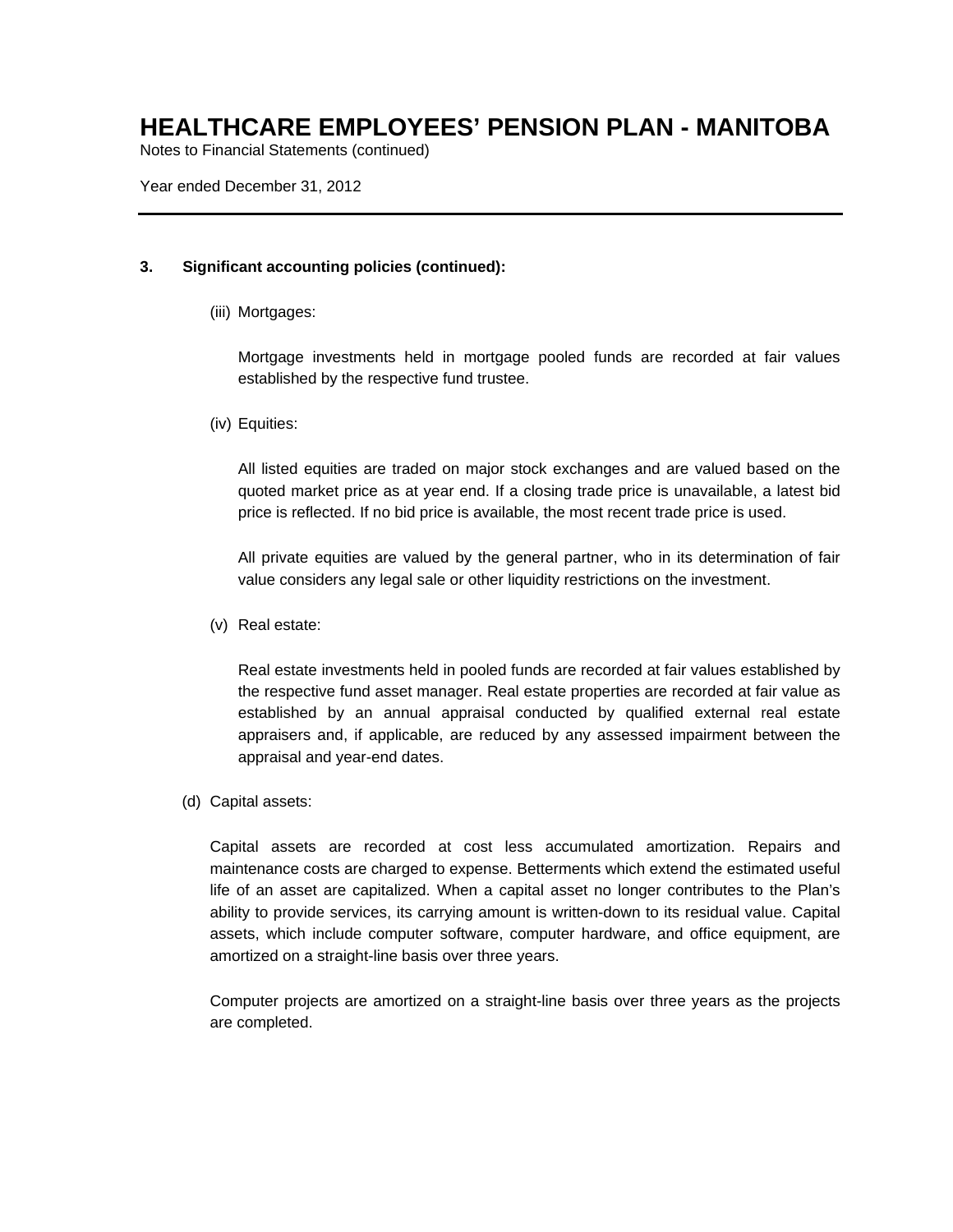Notes to Financial Statements (continued)

Year ended December 31, 2012

### **3. Significant accounting policies (continued):**

(e) Foreign currency transactions and balances:

Transactions in foreign currencies are translated into Canadian dollars at the exchange rate at the dates of the transactions. Monetary assets and liabilities denominated in foreign currencies at the reporting date are retranslated into Canadian dollars at the exchange rate at that date.

Foreign currency differences arising on retranslation are recognized in the statement of changes in net assets available for benefits within current period change in fair value of investments.

- (f) Investment transactions and income recognition:
	- (i) Investment transactions:

Investment transactions are accounted for on a trade date basis.

(ii) Income recognition:

Investment income has been accrued as reported by the issuer of the pooled funds and bonds. Dividend income from publicly traded securities is recorded as of the exdividend date. Interest income has been accrued as earned.

(g) Contributions:

Contributions from the members are recorded on an accrual basis. Cash received from members for credited service and cash transfers from other pension plans are recorded when received.

(h) Benefits:

Benefit payments to members, termination refunds to former members, and transfer payments to other plans are recorded in the period in which they are paid or payable. Any benefit payment accruals not paid are reflected in accounts payable and accrued liabilities.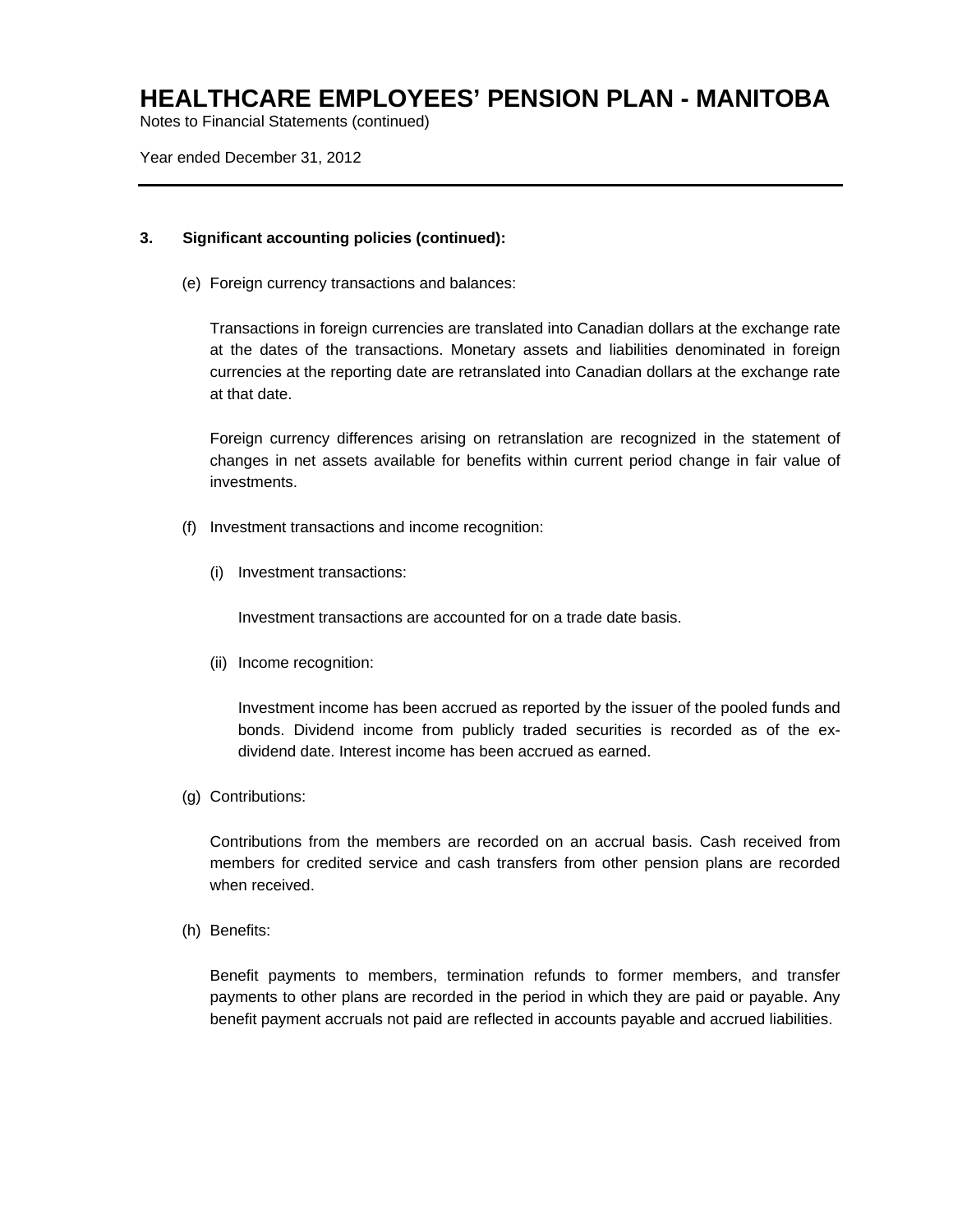Notes to Financial Statements (continued)

Year ended December 31, 2012

### **3. Significant accounting policies (continued):**

(i) Use of estimates:

The preparation of financial statements requires management to make estimates and assumptions that affect the reported amounts of assets and liabilities, the disclosure of contingent assets and liabilities at the date of the financial statements and the reported amounts of increases and decreases in net assets during the year. Significant items subject to such estimates and assumptions include the determination of the actuarial value of pension obligations. Actual results could differ from those estimates.

### **4. Investments:**

|                        | 2012                | 2011            |
|------------------------|---------------------|-----------------|
|                        |                     |                 |
| <b>Bonds</b>           | \$1,435,274,674     | \$1,370,945,651 |
| Canadian equities      | 1,119,386,050       | 1,071,815,512   |
| International equities | 666,144,065         | 496,248,966     |
| U.S. equities          | 659,741,119         | 555,140,204     |
| Real estate            | 478,593,476         | 397,448,612     |
| Short-term investments | 86,136,021          | 46,630,200      |
| Mortgages              | 20,795,328          | 33,081,267      |
|                        |                     |                 |
|                        | 4.466.070.733<br>\$ | \$3,971,310,412 |

### **5. Capital assets:**

|                  |                 | 2012           | 2011           |
|------------------|-----------------|----------------|----------------|
|                  | Accumulated     | Net book       | Net book       |
| Cost             | amortization    | value          | value          |
|                  |                 |                |                |
| 2,311,427<br>SS. | 2,093,144<br>S. | 218,283        | \$<br>257,804  |
|                  |                 |                |                |
| 6,455,520        | 5,397,609       | 1,057,911      | 661,060        |
| 4,759,180        | 3,887,943       | 871,237        | 1,465,841      |
|                  |                 |                |                |
| \$13,526,127     | \$11,378,696    | 2,147,431<br>S | 2,384,705<br>S |
|                  |                 |                |                |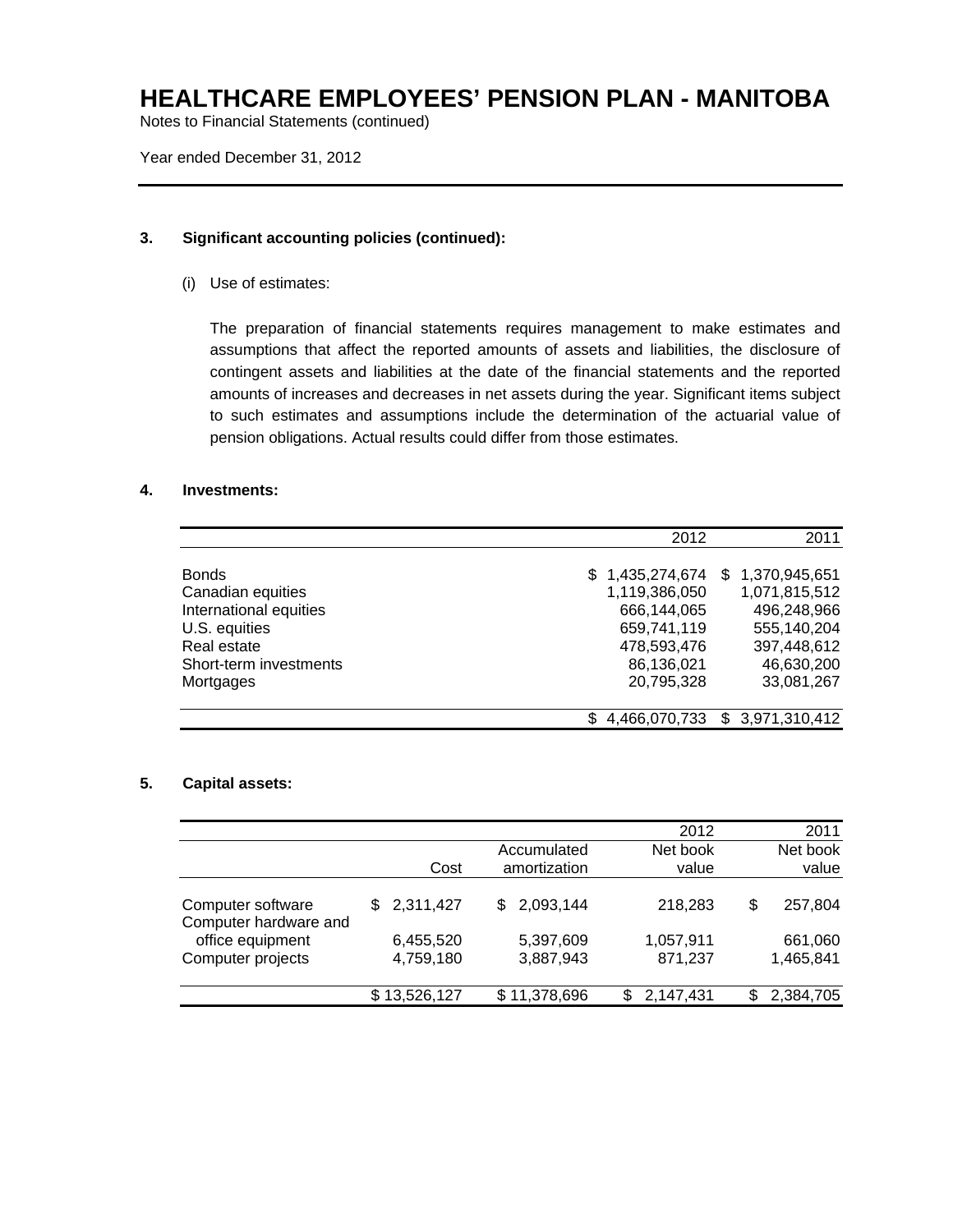Notes to Financial Statements (continued)

Year ended December 31, 2012

## **6. Investment income:**

|                         | 2012             |    | 2011        |
|-------------------------|------------------|----|-------------|
|                         |                  |    |             |
| <b>Bonds</b>            | \$<br>52,756,996 | S  | 50,151,723  |
| Canadian equities       | 27,353,488       |    | 27,665,572  |
| International equities  | 18,009,714       |    | 23,364,637  |
| Real estate             | 19,079,986       |    | 16,762,544  |
| U.S. equities           | 11,889,481       |    | 8,508,199   |
| Mortgages               | 999,781          |    | 5,085,009   |
| Security lending income | 718,200          |    | 547,762     |
| Short-term investments  | 295,980          |    | 356,629     |
|                         | 131,103,626      | S. | 132,442,075 |

## **7. Pension payments:**

|                                                             | 2012                        | 2011                        |
|-------------------------------------------------------------|-----------------------------|-----------------------------|
| Retirement benefit payments<br>Termination benefit payments | \$162,478,896<br>37.515.662 | \$148,196,212<br>34.220.333 |
|                                                             | \$199.994.558               | \$182,416,545               |

### **8. Administrative expenses:**

|                                   |    | 2012       |    | 2011       |
|-----------------------------------|----|------------|----|------------|
|                                   |    |            |    |            |
| Investment management fees        | \$ | 12,503,004 | \$ | 11,320,743 |
| Salaries and benefits             |    | 5,049,549  |    | 4,537,285  |
| Amortization of capital assets    |    | 1,260,841  |    | 894,271    |
| Trustee and custodial fees        |    | 619,620    |    | 957,823    |
| <b>Actuarial fees</b>             |    | 358,971    |    | 356,761    |
| Special project expenses recovery |    | (20, 670)  |    | (34, 845)  |
| Audit fees                        |    | 57,079     |    | 57,812     |
| Legal fees                        |    | 96,793     |    | 33,606     |
| Other administrative expenses     |    | 1,015,942  |    | 1,076,957  |
|                                   | S  | 20,941,129 | S  | 19,200,413 |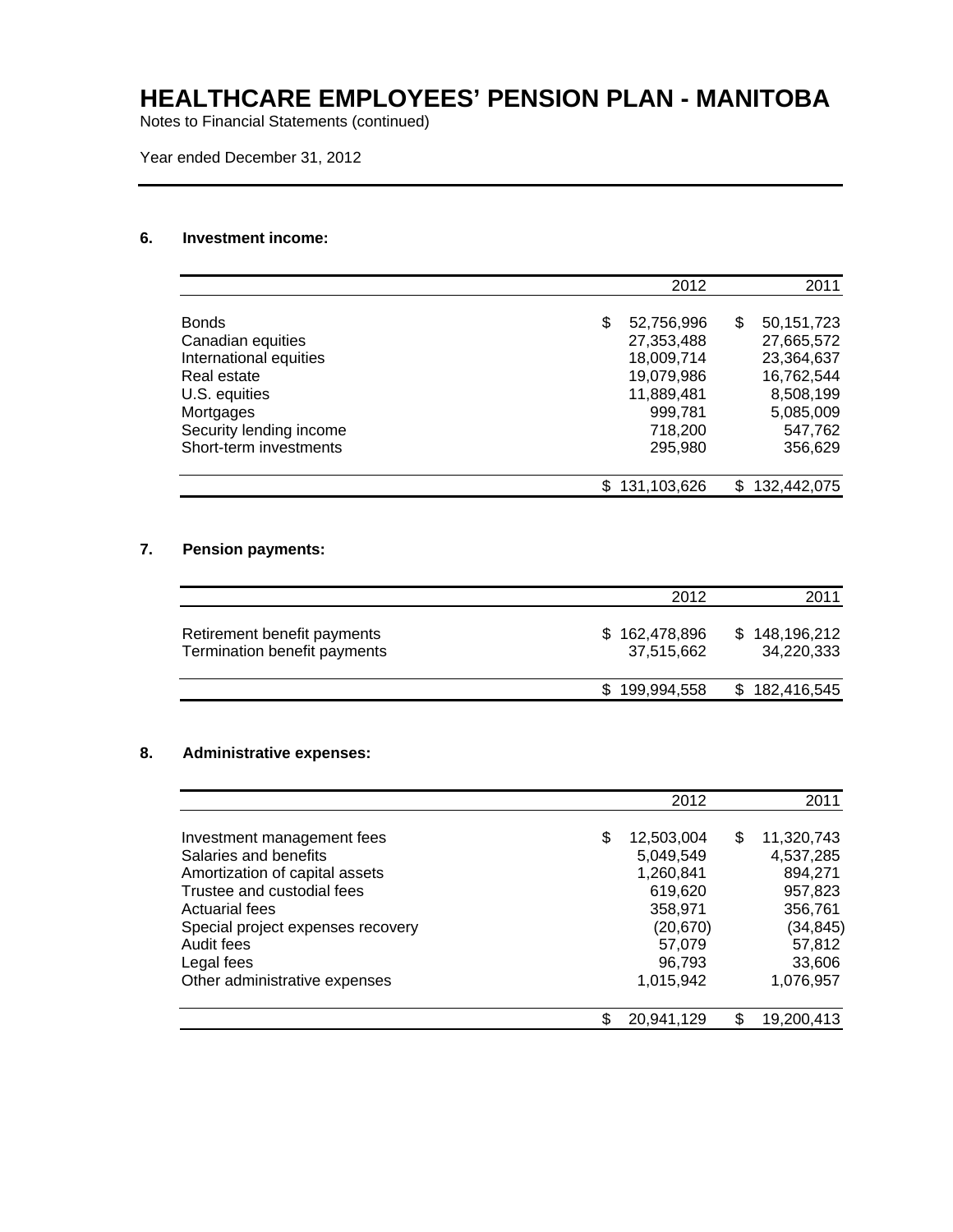Notes to Financial Statements (continued)

Year ended December 31, 2012

### **9. Capital risk management:**

The main objective of the Plan is to sustain a certain level of net assets in order to meet the pension obligations of the Plan. The Plan fulfils its primary objective by adhering to specific investment policies outlined in its Statement of Investment Policies and Procedures (the SIPP), which is reviewed annually by the Plan. The Plan manages net assets by engaging knowledgeable investment managers who are charged with the responsibility of investing existing funds and new funds (current year's employee and employer contributions) in accordance with the approved SIPP. Increases in net assets are a direct result of investment income generated by investments held by the Plan and contributions into the Plan by eligible employees and by the employers. The main use of net assets is for benefit payments to eligible Plan members.

The primary risk the Plan faces is that the Plan's asset growth and contribution rates will be insufficient to cover the Plan's liabilities (funding risk) resulting in an unfunded liability (funding deficiency). If a funding deficiency reaches a certain level, or persists, it may need to be eliminated through contribution rate increases, pension benefit reductions or a combination of the two.

The Plan's net funded position can change relatively quickly if there are changes in the value of the investments or liabilities. Either can result in a mismatch between the Plan's assets and its liabilities. The most significant contributors to funding risk are:

- declining interest rates
- declining long-term investment rates of return
- unexpected increases in inflation and salary escalation

The Plan's liabilities are affected by non-economic factors like changes in member demographics. The Plan's assets are subject to financial instrument risks which are explained in more detail in note 10 to these financial statements.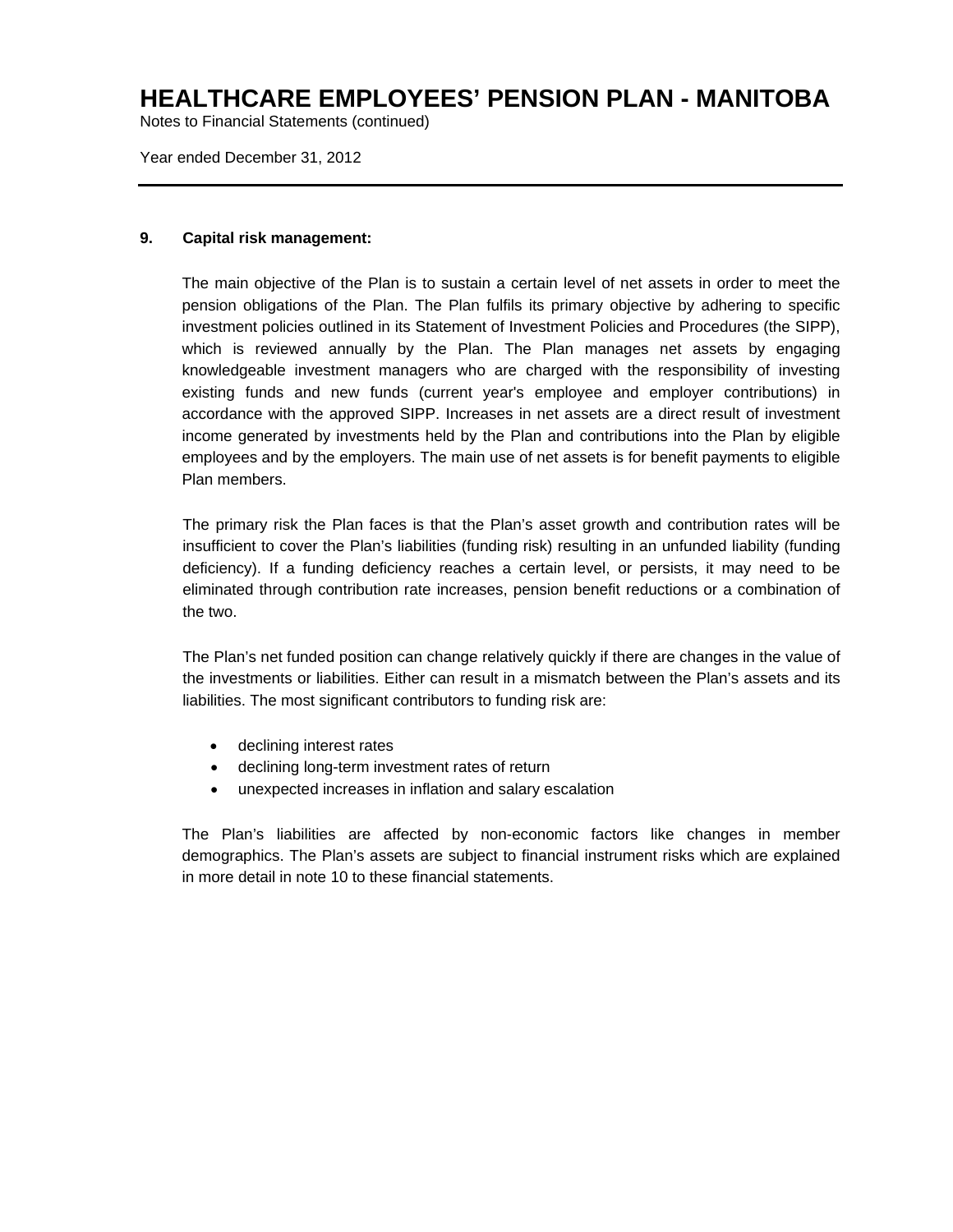Notes to Financial Statements (continued)

Year ended December 31, 2012

#### **10. Risk management:**

- (a) Market risk:
	- (i) Interest rate risk:

Interest rate risk refers to the adverse consequences of interest rate changes on the Plan's cash flows, financial position and income. The Plan's fixed income investments are exposed to the risk that the value of interest-bearing investments will fluctuate due to changes in the level of market interest rates. The Plan has invested approximately 35 percent (2011 - 37 percent) of its investments in fixed income securities as at December 31, 2012. To properly manage the Plan's interest rate risk, appropriate guidelines on the weighting and duration for bonds and other fixed income investments are set and monitored.

The remaining terms to contractual maturity of the Plan's bond portfolio at December 31 are as follows:

|                      |   | 2012            |   | 2011            |
|----------------------|---|-----------------|---|-----------------|
| Less than one year   | S | 1,765,725       | S | 2,632,178       |
| One to five years    |   | 605,632,106     |   | 605,285,075     |
| After five years     |   | 827,876,843     |   | 763,028,398     |
| Total carrying value |   | \$1,435,274,674 |   | \$1,370,945,651 |

The Plan holds the above fixed income securities directly and indirectly through pooled funds. An increase of 100 basis points in interest rates, with all other variables held constant, will impact fixed income investments by an estimated loss of \$98.0 million (2011 - \$91.1 million). The Plan's interest rate sensitivity was determined based on portfolio weighted duration.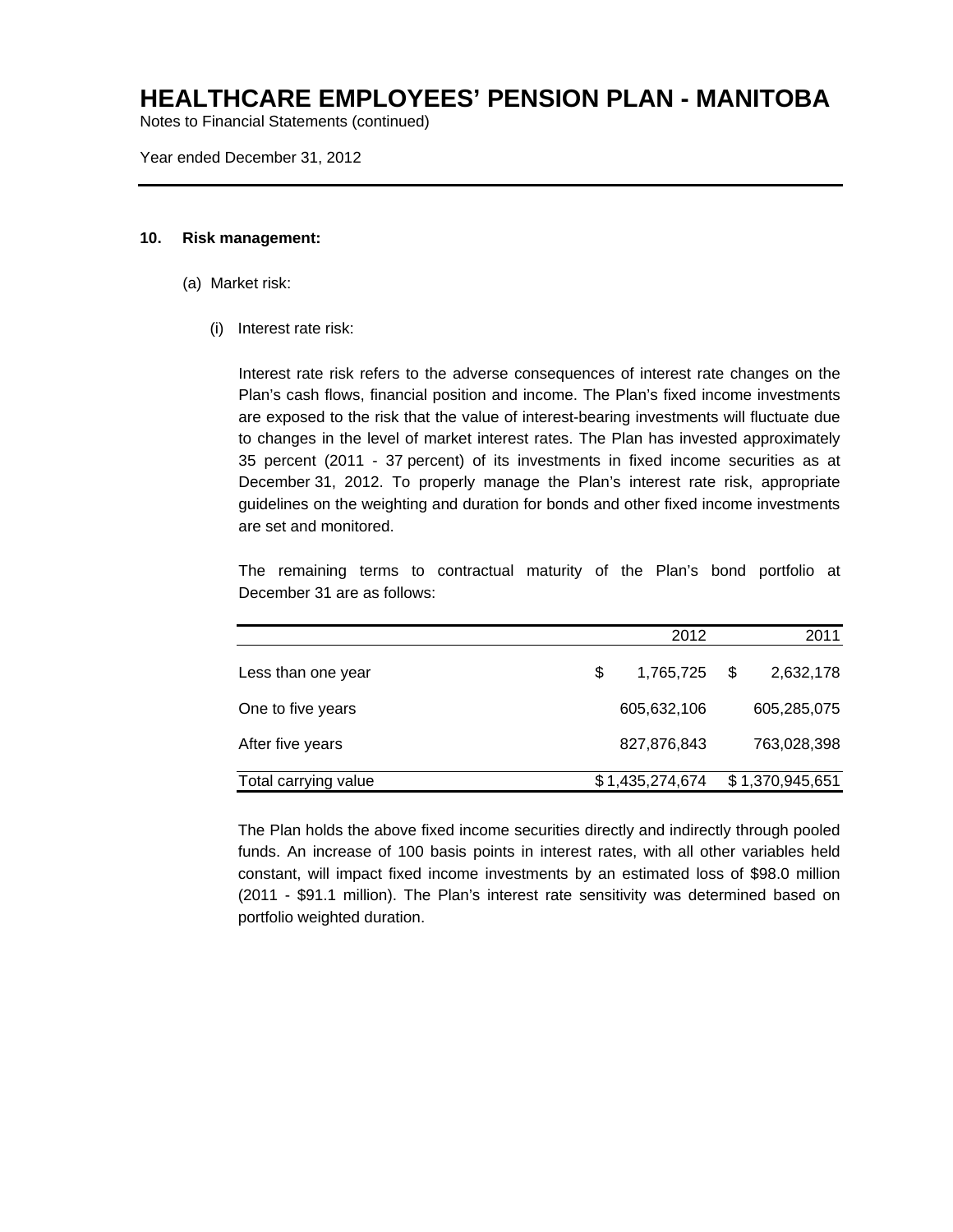Notes to Financial Statements (continued)

Year ended December 31, 2012

#### **10. Risk management (continued):**

(ii) Foreign currency risk:

Foreign currency risk is the risk that the value or future cash flows of a financial instrument will fluctuate because of changes in foreign exchange rates. The Plan primarily invests in financial instruments and enters into transactions denominated in various foreign currencies, other than its measurement currency. Fluctuations in the relative value of the Canadian dollar against these foreign currencies can result in a positive or a negative effect on the fair value of investments. The Plan and its investment managers have the ability to utilize derivative instruments to mitigate foreign currency risk, subject to the approval of the Plan's Investment Committee. The Plan is exposed to fluctuations in the U.S. dollar, Japanese yen and European currencies, notably the Euro, British pound sterling and Swiss franc.

The Plan's exposure in cash and investments to foreign currencies to Canadian dollars is shown below:

| Actual currency      |                  |
|----------------------|------------------|
| exposure             | %                |
|                      |                  |
|                      | 70.3             |
| 796,484,171          | 17.6             |
| 211,541,109          | 4.7              |
| 117,125,156          | 2.6              |
| 76,506,793           | 1.7              |
| 60,352,392           | 1.3              |
| 23,491,047           | 0.5              |
| 60,666,310           | 1.3              |
| \$.<br>4,532,827,261 | 100.0            |
|                      | \$ 3,186,660,283 |

| As at December 31, 2011                                                                                    | Actual currency<br>exposure                                                                            | %                                               |
|------------------------------------------------------------------------------------------------------------|--------------------------------------------------------------------------------------------------------|-------------------------------------------------|
| Canadian<br>US dollar<br>Euro<br>British pound sterling<br>Japanese yen<br>Swiss franc<br>Other currencies | \$ 2,934,535,048<br>675,851,528<br>172,683,430<br>70,273,553<br>51,497,155<br>49,436,886<br>59,138,919 | 73.1<br>16.8<br>4.3<br>1.8<br>1.3<br>1.2<br>1.5 |
|                                                                                                            | 4,013,416,519                                                                                          | 100.0                                           |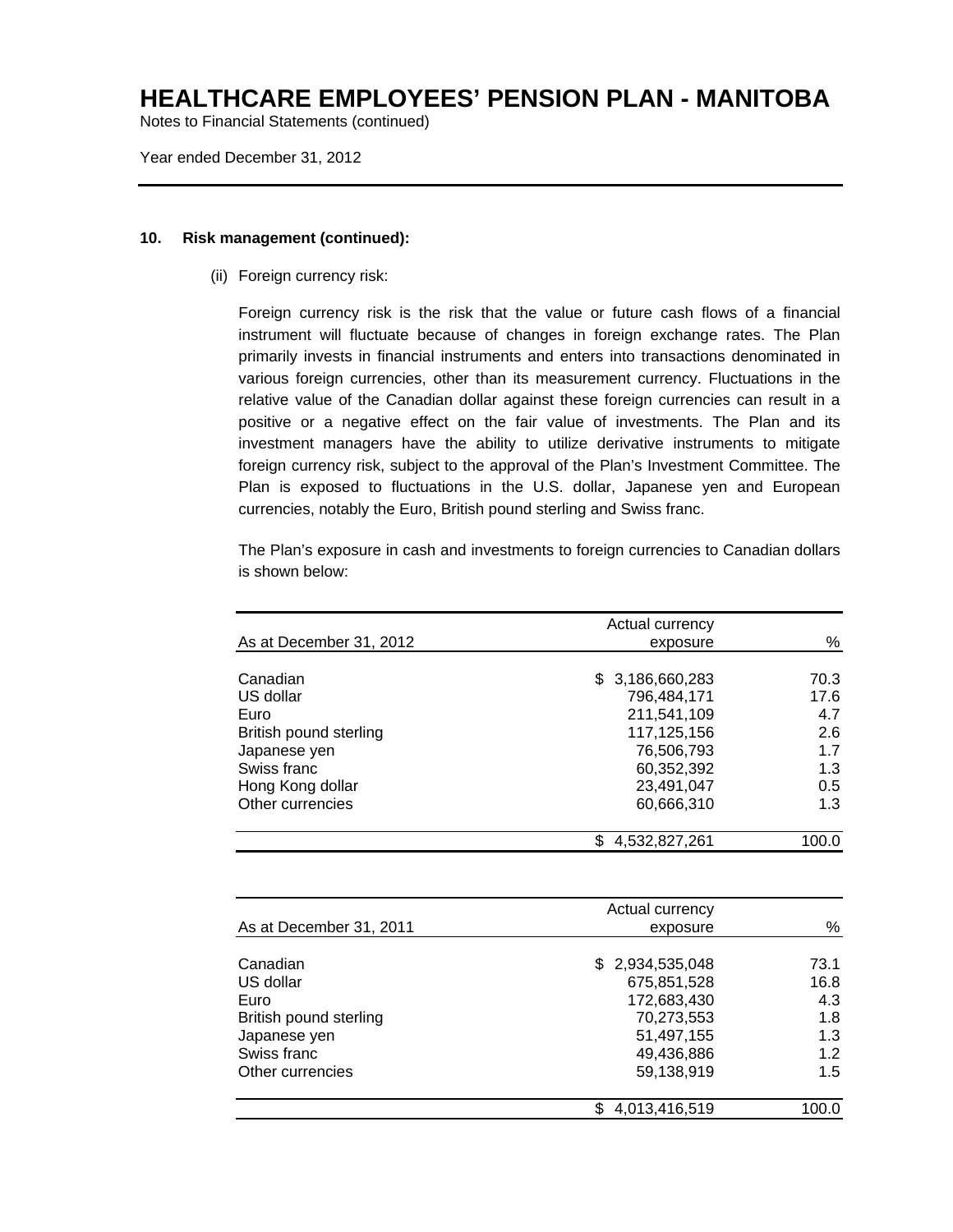Notes to Financial Statements (continued)

Year ended December 31, 2012

#### **10. Risk management (continued):**

A 10 percent increase or decrease in exchange rates, with all other variables held constant, would result in a change in unrealized gains (losses) of \$134.6 million (2011 - \$107.9 million).

(iii) Market price risk:

The Plan's investments in equities are sensitive to market fluctuations. To properly manage the Plan's other price risk, appropriate guidelines on asset diversification to address specific security, geographic, sector and investment manager risks are set and monitored. A decline of 10 percent in equity values, with all other variables held constant, will impact the Plan's equity investments by an approximate loss of \$244.5 million (2011 - \$212.3 million).

(b) Credit risk:

The Plan is exposed to credit risk, which is the risk that a counterparty will be unable to pay amounts in full when due or requested. The Plan's greatest concentration of credit risk is in its fixed income securities. The fair value of the fixed income securities includes consideration of the creditworthiness of the debt issuer. All transactions in listed securities are settled or paid for upon delivery using approved brokers. The risk of default is considered minimal, as payment is made on a purchase once the securities have been received from the broker. For sales transactions, the securities are released once the broker has made payment.

| Credit rating<br>AAA<br>AA<br>A<br><b>BBB</b><br>Not rated | 2012<br>Fair value |                                                                       |                                          | 2011<br>Fair value                                                          |                                          |  |
|------------------------------------------------------------|--------------------|-----------------------------------------------------------------------|------------------------------------------|-----------------------------------------------------------------------------|------------------------------------------|--|
|                                                            | \$                 | 622,921,412<br>266,795,779<br>385,044,896<br>153,798,290<br>6,714,297 | 43.4%<br>18.6%<br>26.8%<br>10.7%<br>0.5% | \$<br>631,413,320<br>282,010,239<br>318,548,735<br>137,951,687<br>1,021,670 | 46.1%<br>20.5%<br>23.2%<br>10.1%<br>0.1% |  |
|                                                            |                    | 1,435,274,674                                                         | 100.0%                                   | \$1,370,945,651                                                             | 100.0%                                   |  |

The breakdown of the Plan's bond portfolio by credit rating from various rating agencies is presented below: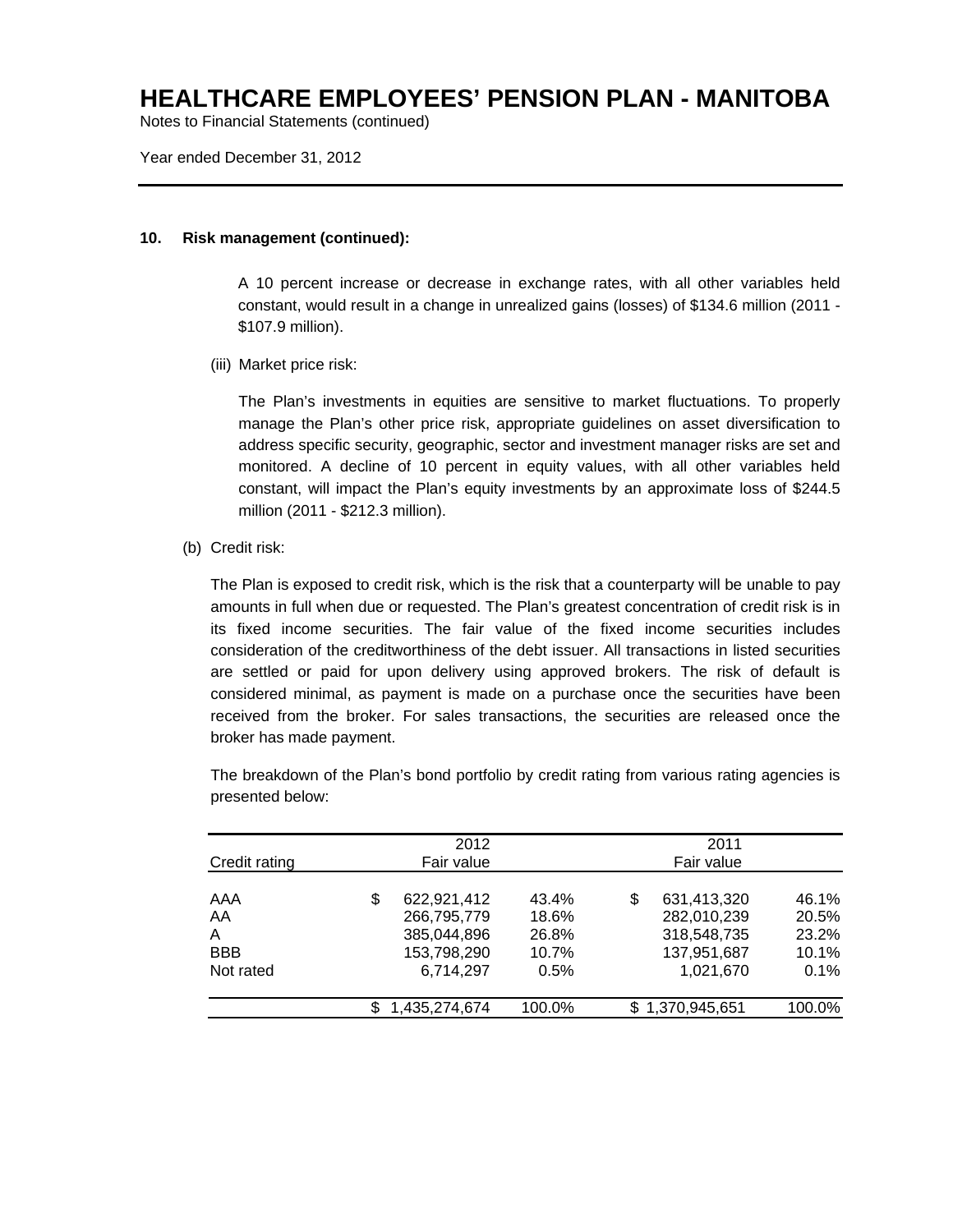Notes to Financial Statements (continued)

Year ended December 31, 2012

### **10. Risk management (continued):**

Credit risk associated with contributions and other receivables is minimized due to their nature. The majority of the receivable balances are due from member facilities and are collected from participating members through the payroll process. No provision for doubtful contributions and other receivables has been recorded in either 2012 or 2011. The carrying amounts of fixed income investments and contributions and other receivables represent the maximum credit exposure to the Plan.

### (c) Liquidity risk:

Liquidity risk is the risk that an entity will encounter difficulty in meeting obligations associated with financial liabilities.

Over 88 percent (2011 - 89 percent) of the Plan's investments are in liquid securities traded in public markets. These include all U.S. and international equities and the majority of Canadian equities, which is over 54 percent (2011 - 53 percent) of the Plan assets and is all exchange traded, and bonds. Although market events could lead to some investments becoming illiquid, management believes the diversity of the Plan's portfolio and current contribution levels will ensure that liquidity is available for benefit payments. The Plan's financial statement liabilities have contracted maturities of less than one year. The Plan also maintains cash on hand for liquidity purposes and to pay accounts payable and accrued liabilities. At December 31, 2012, the Plan had cash in the amount of \$66.8 million (2011 - \$42.1 million).

The Plan's fixed income securities are diversified at December 31 as follows:

|                        | 2012                      |             |   | 2011                      |             |
|------------------------|---------------------------|-------------|---|---------------------------|-------------|
|                        | Fair                      | Average     |   | Fair                      | Average     |
|                        | value                     | coupon rate |   | value                     | coupon rate |
| Federal<br>Provincial/ | \$<br>546.320.397         | 3.13%       | S | 550,263,412               | 3.38%       |
| municipal              | 396,323,779               | 4.75%       |   | 357,110,459               | 5.15%       |
| Corporate<br>Mortgages | 492,630,498<br>20,795,328 | 4.77%       |   | 463,571,780<br>33,081,267 | 5.18%       |
|                        | 1,456,070,002             |             |   | \$1,404,026,918           |             |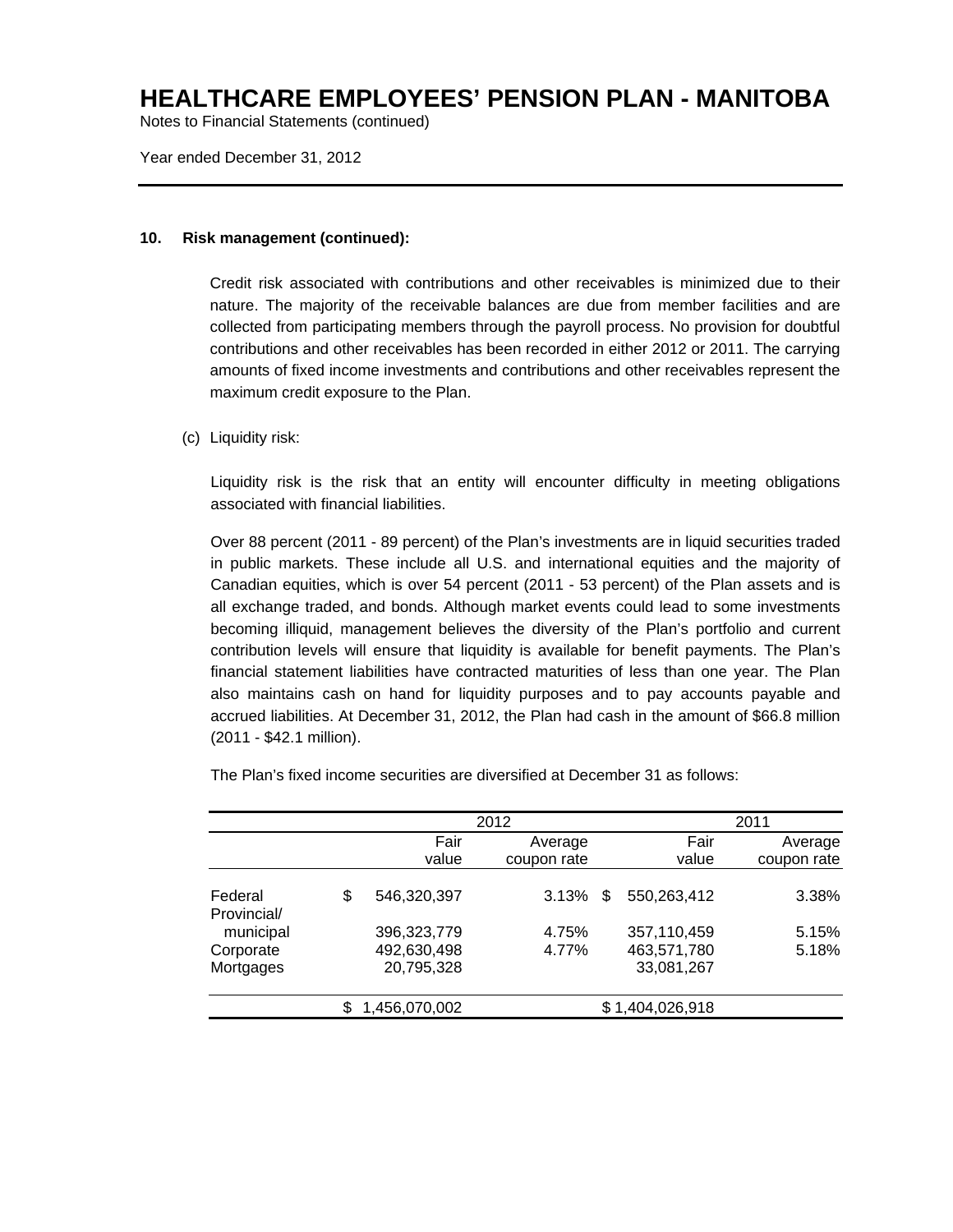Notes to Financial Statements (continued)

Year ended December 31, 2012

### **11. Fair value of financial instruments:**

The determination of the fair value of investments is as described in note 3(c) with fair values of investments disclosed in note 4. The fair values of other financial assets and liabilities, being cash, investment income receivable, contributions receivable, other receivables, accounts payable and accrued liabilities, government remittances payable and due to brokers, approximate their carrying values due to the short-term nature of these financial instruments.

The Plan's assets which are recorded at fair value are required to be classified into one of three levels, depending on the inputs used for valuation. The hierarchy of inputs is summarized below:

- quoted prices (unadjusted) in active markets for identical assets or liabilities (Level 1);
- inputs other than quoted prices included in Level 1 that are observable for the asset or liability, either directly (i.e. as prices) or indirectly (i.e. derived from prices) (Level 2); and
- inputs for the asset or liability that are not based on observable market data (unobservable inputs) (Level 3).

Changes in valuation methods may result in transfers into or out of an investment's assigned level.

| 2012                                                                                                                                       | Quoted prices<br>in active markets<br>(Level 1)                 | Significant<br>for identical assets other observable<br>inputs (Level 2) | Significant<br>unobservable<br>inputs (Level 3) | Total                                                                                                                      |
|--------------------------------------------------------------------------------------------------------------------------------------------|-----------------------------------------------------------------|--------------------------------------------------------------------------|-------------------------------------------------|----------------------------------------------------------------------------------------------------------------------------|
| Cash<br>Short-term investments<br><b>Bonds</b><br>Mortgages<br>Canadian equities<br>U.S. equities<br>International equities<br>Real estate | \$<br>66,756,528<br>1,061,240,468<br>659,741,119<br>666,144,065 | - \$<br>86,136,021<br>1,435,274,674<br>20,795,328<br>51,958,536          | \$<br>6,187,046<br>478,593,476                  | 66,756,528<br>S<br>86,136,021<br>1,435,274,674<br>20,795,328<br>1,119,386,050<br>659,741,119<br>666,144,065<br>478,593,476 |
|                                                                                                                                            | \$2,453,882,180                                                 | \$1,594,164,559                                                          | 484,780,522<br>S                                | \$4,532,827,261                                                                                                            |

The following is a summary of the inputs used as of December 31, 2012 and 2011 in valuing the Plan's investments: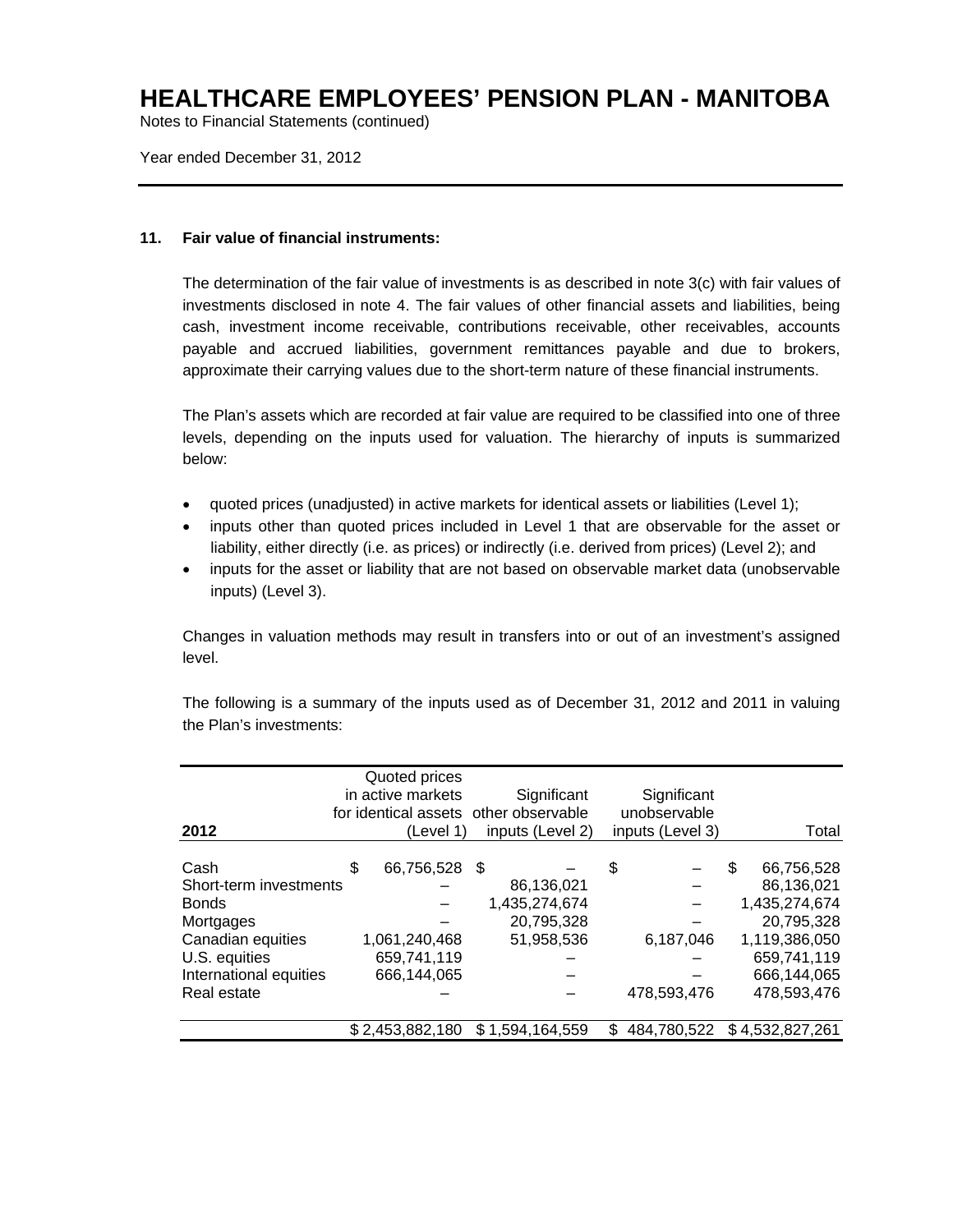Notes to Financial Statements (continued)

Year ended December 31, 2012

### **11. Fair value of financial instruments (continued):**

| 2011                   | Quoted prices<br>in active markets<br>(Level 1) | Significant<br>for identical assets other observable<br>inputs (Level 2) |    | Significant<br>unobservable<br>inputs (Level 3) |                 | Total         |
|------------------------|-------------------------------------------------|--------------------------------------------------------------------------|----|-------------------------------------------------|-----------------|---------------|
|                        |                                                 |                                                                          |    |                                                 |                 |               |
| Cash                   | \$<br>42,106,107                                | \$                                                                       | \$ |                                                 | \$              | 42,106,107    |
| Short-term investments |                                                 | 46,630,200                                                               |    |                                                 |                 | 46,630,200    |
| <b>Bonds</b>           |                                                 | 1,370,945,651                                                            |    |                                                 |                 | 1,370,945,651 |
| Mortgages              |                                                 | 33,081,267                                                               |    |                                                 |                 | 33,081,267    |
| Canadian equities      | 1,011,825,171                                   | 49,871,812                                                               |    | 10,118,529                                      |                 | 1,071,815,512 |
| U.S. equities          | 555,140,204                                     |                                                                          |    |                                                 |                 | 555,140,204   |
| International equities | 496,248,966                                     |                                                                          |    |                                                 |                 | 496,248,966   |
| Real estate            |                                                 |                                                                          |    | 397,448,612                                     |                 | 397,448,612   |
|                        | \$2,105,320,448                                 | \$1,500,528,930                                                          | S  | 407,567,141                                     | \$4,013,416,519 |               |

For the years ended December 31, 2012 and 2011, there were no transfers between Level 1 and Level 2.

The reconciliation of investments measured at fair value using unobservable inputs (Level 3) is presented as follows:

|                               |   | Canadian      | Real          |               |
|-------------------------------|---|---------------|---------------|---------------|
|                               |   | equities      | estate        | Total         |
| Balance, December 31, 2010    | S | 8,989,811     | \$341,367,437 | \$350,357,248 |
|                               |   |               |               |               |
| Purchases                     |   |               | 35,448,661    | 35,448,661    |
| <b>Sales</b>                  |   |               | (12,900,764)  | (12,900,764)  |
| Realized gains                |   |               | 2,019,327     | 2,019,327     |
| Current period change in fair |   |               |               |               |
| value of investments          |   | 1,128,718     | 31,513,951    | 32,642,669    |
| Balance, December 31, 2011    |   | 10,118,529    | 397,448,612   | 407,567,141   |
| Purchases                     |   |               | 67,029,935    | 67,029,935    |
| Sales                         |   | (6, 286, 889) | (19,513,164)  | (25,800,053)  |
| Realized gains                |   | 2,098,666     | 5,174,275     | 7,272,941     |
| Current period change in fair |   |               |               |               |
| value of investments          |   | 256,740       | 28,453,818    | 28,710,558    |
| Balance, December 31, 2012    | S | 6,187,046     | \$478,593,476 | \$484,780,522 |

The Plan did not use or consider alternative assumptions for valuation of Level 3 investments as those are valued independently by investment managers or third party providers.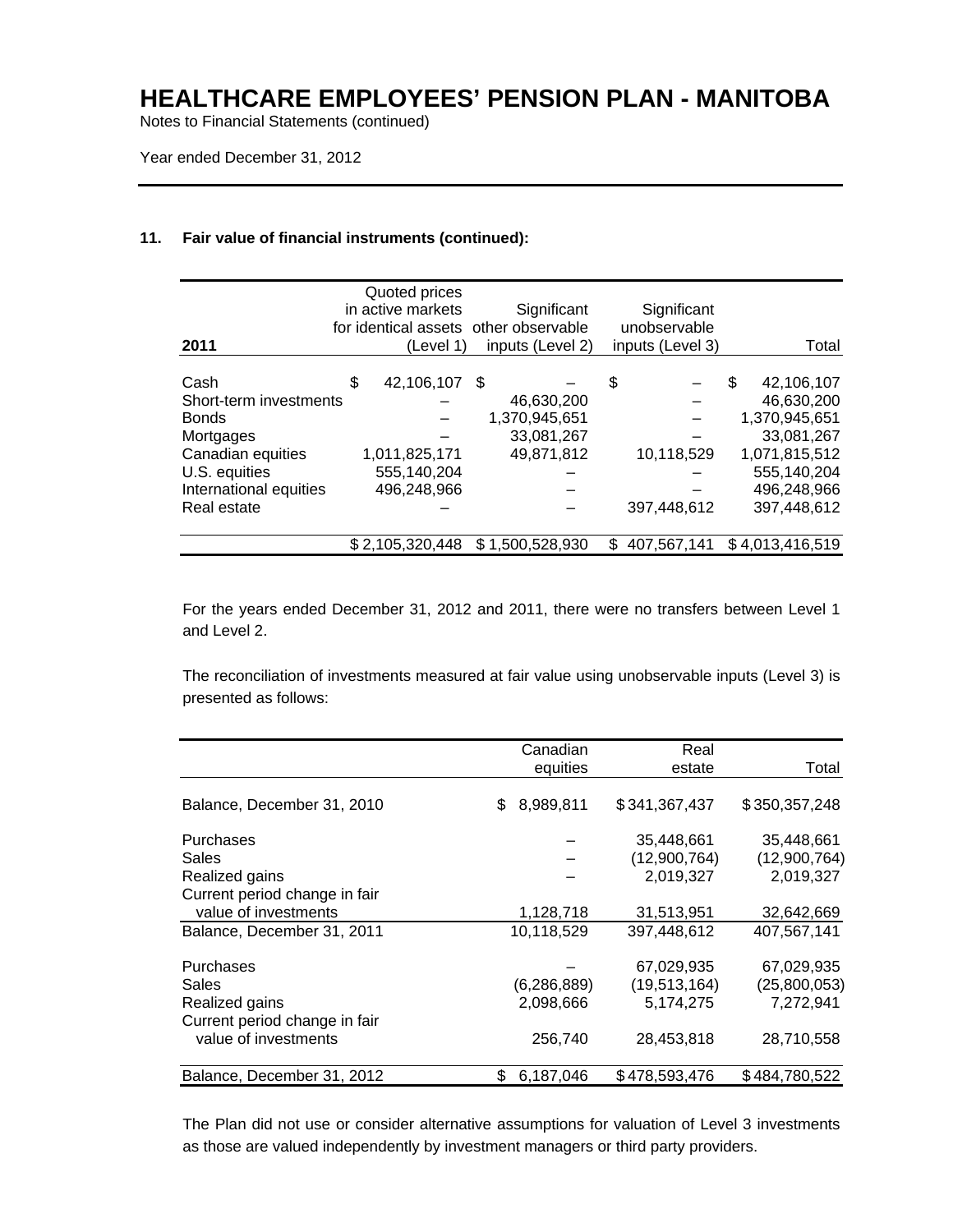Notes to Financial Statements (continued)

Year ended December 31, 2012

### **11. Fair value of financial instruments (continued):**

Section 3.29 of the Manitoba Pension Benefits Act Regulation requires disclosure of each investment asset that has a fair value greater than one percent of the fair value of the investment assets of the Plan. As of December 31, 2012, the Plan held the following investments that met this criteria:

| Cash and Cash Equivalents:<br>Canadian Cash Sweep Rate on-1%/Yr @ CIBC Mellon Tr. Co.                                            | \$<br>53.435.225                                     |
|----------------------------------------------------------------------------------------------------------------------------------|------------------------------------------------------|
| Equities:<br><b>Toronto Dominion Bank</b><br>Royal Bank of Canada<br><b>Bank of Nova Scotia</b><br>Canadian National Railway Co. | 72.418.625<br>66,017,700<br>65,332,020<br>44,794,647 |

## **12. Role of the actuary and auditor:**

The actuary has been appointed pursuant to the Plan Text and the Trust Agreement. With respect to the preparation of financial statements, the actuary has been engaged to carry out a valuation of the Plan's assets and liabilities, which consists of a provision for future obligations of the Plan to the members. The valuation is made in accordance with accepted actuarial practice, applicable legislation and any direction received from regulatory authorities, and reported thereon to the Board of Trustees. In performing the valuation of the liabilities, which are by their nature inherently variable, assumptions are made as to the investment rate of return, inflation rates and salary escalation in the future, taking into consideration the circumstances of the healthcare employees and the nature of the liabilities. The actuary, in their review of the management information provided by the Plan used in the valuation, also makes use of the work of the external auditors. The Actuary's Report outlines the scope of their work and opinion.

The external auditors have been appointed by the Board of Trustees to conduct an independent and objective audit of the financial statements of the Plan in accordance with generally accepted auditing standards and report thereon to the Board of Trustees. In carrying out their audit, the auditors also make use of the work of the actuary and their report on the Plan's liabilities. The Auditors' Report outlines the scope of their audit and their opinion.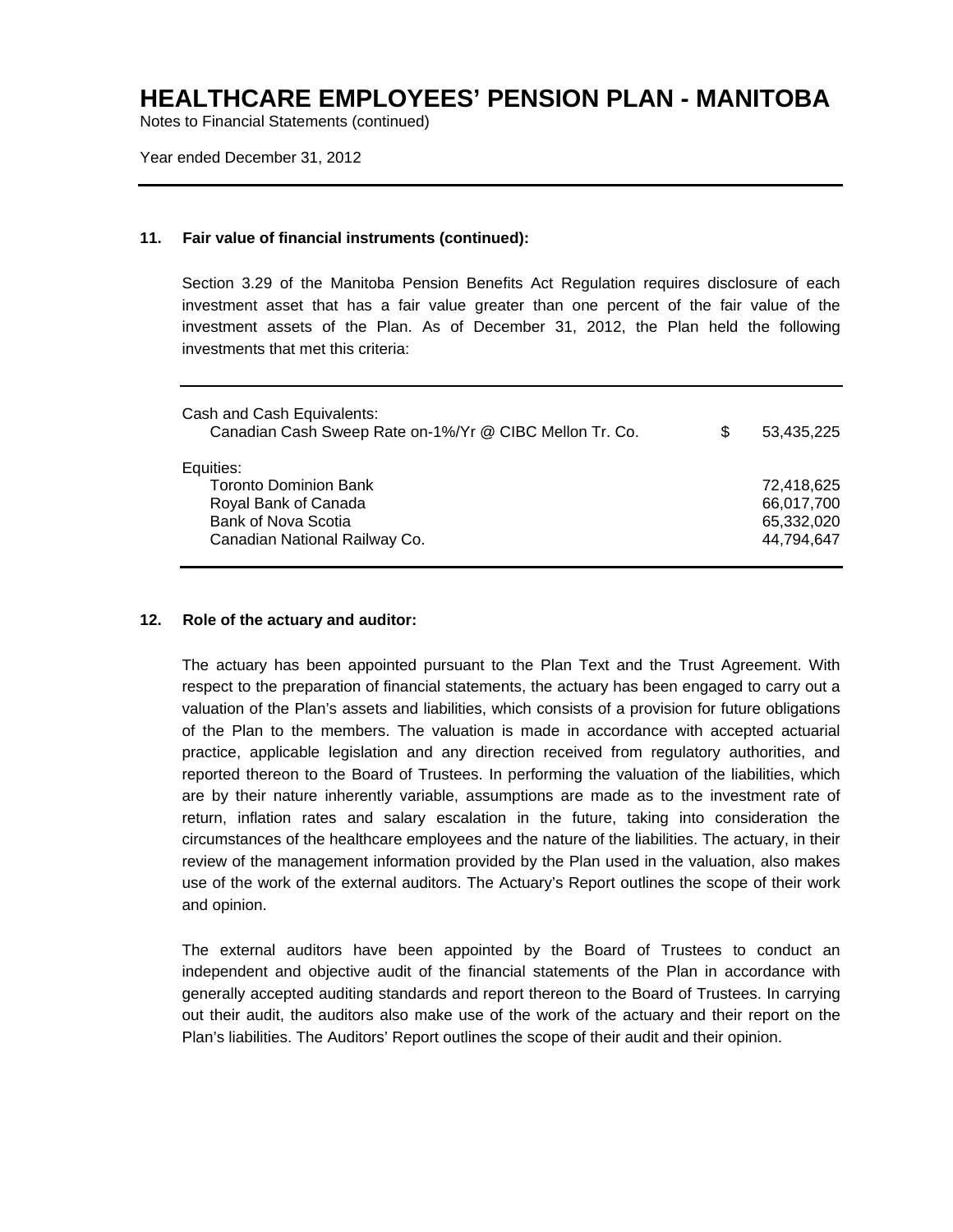Notes to Financial Statements (continued)

Year ended December 31, 2012

### **13. Related party:**

The Plan and the Healthcare Employees' Benefits Plan - Manitoba (HEBP) have a certain number of common trustees and a cost sharing agreement to allocate certain costs based on factors such as square footage, number of employees and time usage. Other receivables include an amount of \$646,520 (2011 - \$823,062) due from HEBP. The balance due from HEBP is non-interest bearing, and has no fixed terms of repayment.

### **14. Pension obligations:**

As at December 31, 2012, the date of the most recent actuarial valuation, the actuarial value of pension obligations was \$4,871,146,000 (2011 - \$4,593,597,000). Since there is no intention of extinguishing the pension obligations in the near term, the obligations are calculated by using the going concern actuarial basis. The projected unit credit actuarial cost method was used by AON Hewitt, the actuary, to determine the actuarial value of pension obligations and the required current service contributions.

Four significant long-term actuarial assumptions used in the valuation were:

- (a) the liability discount rate was assumed to be 6.5 percent (2011 6.5 percent);
- (b) the asset rate of return was assumed to be 6.5 percent (2011 6.5 percent);
- (c) inflation rate was assumed to be 2.25 percent (2011 2.5 percent); and
- (d) the salary escalation rate was assumed to be 3.5 percent (2011 4.0 percent) plus merit and promotion.

The assumptions used in determining the actuarial value of pension obligations are going concern assumptions adopted by the Trustees and were developed by reference to expected long-term market conditions. As underlying conditions change over time, going concern assumptions adopted by the Trustees may also change, which could cause a material change in the actuarial value of pension obligations.